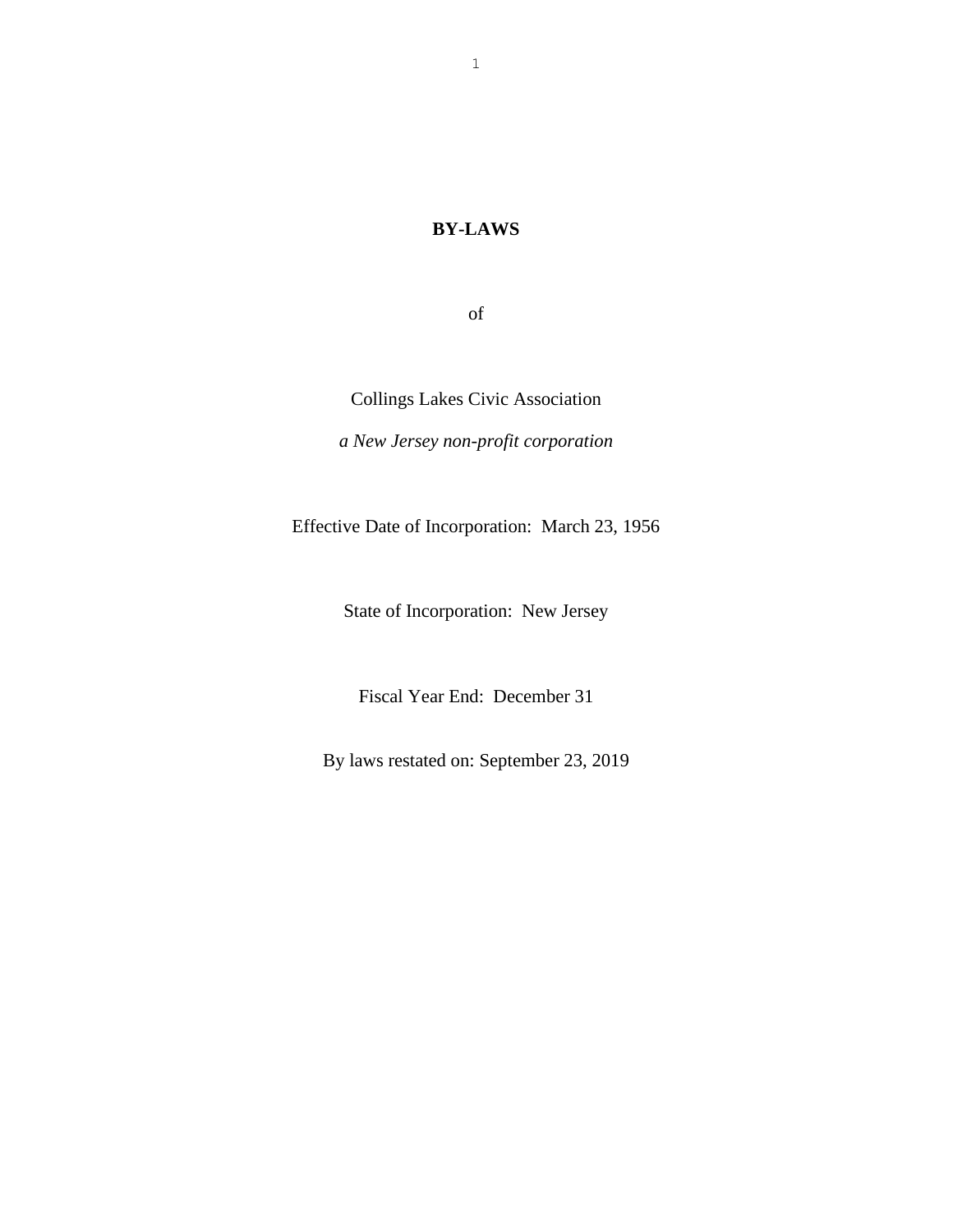#### **Part One Introduction and Offices**

- 1.1 **References to Articles.** Any reference herein made to the Articles will be deemed to refer to the Certificate of Incorporation of Collings Lakes Civic Association (the "Corporation") and all amendments thereto as at any given time on file with the State of New Jersey, State Treasurer, together with any and all certificates theretofore filed by the Corporation with the State pursuant to New Jersey law. Any reference herein made to the Association will be deemed to refer to the Collings Lakes Civic Association (the "Corporation" or "CLCA").
- 1.2 **Seniority of Laws, Articles, by-laws, Policies and Resolutions.** The governing law relevant to the conduct of this Corporation shall be the laws of the United States, laws of the State of New Jersey, the Certificate of Incorporation of this Corporation, the by-laws of this Corporation, and the corporate policies and resolutions that are passed from time to time by the members and trustees. If there is any inconsistency between these controlling bodies of law, then any inconsistency is to be resolved in favor of the senior body of law and the junior bodies of law are deemed automatically amended. The officers, trustees and members of the Corporation shall make every effort to generally amend the junior bodies of law whenever necessary so that inconsistencies will be corrected. However, whether or not these inconsistencies are corrected, the senior body of law will still prevail until such correction is made. The priority of the governing bodies of law are as follows: (a) laws of the United States; (b) laws of the State of New Jersey; (c) Certificate of Incorporation of this Corporation; (d) by-laws of this Corporation; (e) policies of this Corporation; and (f) resolutions passed by this Corporation.
- 1.3 **Policies.** In addition to the Articles, by-laws and resolutions, the trustees may adopt, from time to time, certain "policies." These policies shall be considered as controlling regulations for the conduct of the Corporation and shall be permanent until amended. It is contemplated that the by-laws of this Corporation shall contain those permanent legal provisions which are required by statute or some legal and parliamentary custom, are not subject to frequent change and are usually prepared upon the legal advice of a lawyer; whereas policies are adopted by the Corporation to conduct the non-legal affairs of the Corporation and will not require the presence or concurrence of a lawyer or other professional adviser.

The purpose of setting up a distinction between the by-laws and policies is to reduce the amount of involvement of the attorney in the day-to-day affairs of the Corporation and to give the Corporation the leeway to adopt policies of all types without creating complex and lengthy documentation which must be reviewed by corporate counsel, the corporate certified public accountant on an audit, or by tax auditors of the government. Wherever possible, the policies of the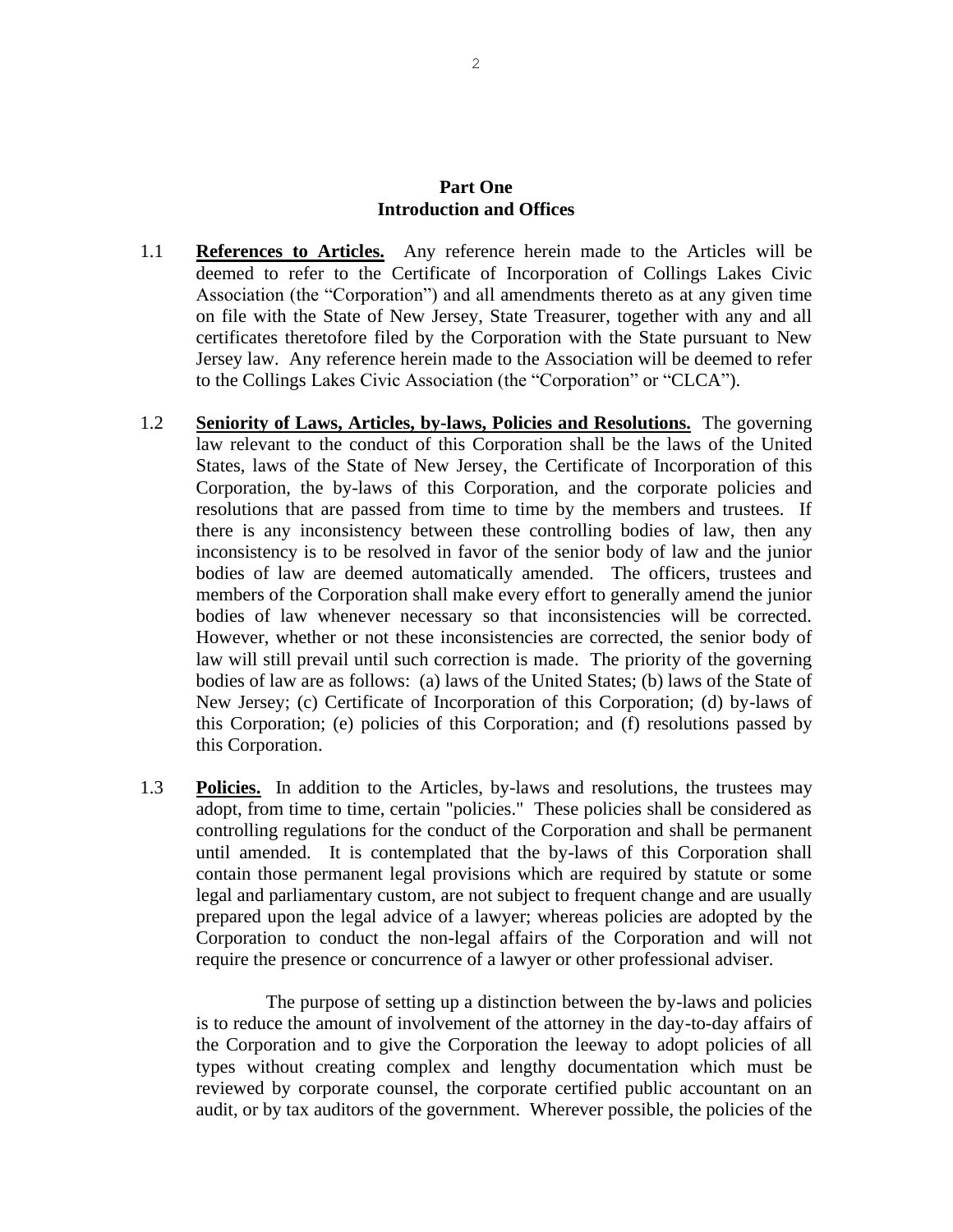Corporation shall be kept in a separate policy book so as not to confuse them with the by-laws and Articles. Whenever it is apparent to any member, director, officer or adviser that any of the policies are inconsistent with the laws of the United States, laws of the State of New Jersey, Articles of this Corporation, or bylaws of this Corporation, they shall forthwith be amended.

An up-to-date copy of all policies which have been adopted by the Board of Trustees or executive committee shall be kept by the president and no policy shall be deemed in effect until it has been placed in the policy notebook of the Corporation with the signature of the president on the policy and the initials of the president on each page of the policy. The purpose of this signing and initialing requirement is to eliminate any doubt as to which policies are in effect and which policies are not. The effective date of each policy shall be designated at the end of the text of each policy when it has been adopted and should a page of the policy be amended from time to time, the Corporation shall place the effective date of the change on that replacement page, indicating the date of the amended page, that it is an amendment, and the signature of the president. Should any person of the Corporation desire to ascertain the then existing policies of the Corporation, he may contact the president and make copies of the duly signed and initialed policies of the Corporation.

- 1.4 **Offices**. The Registered office of the Corporation shall be at 2 White Horse Pike, Haddon Heights, NJ 08035-1242. The name of the agent at such address is J. Kenneth Harris, Esquire. The Corporation may also have offices at such other places as the Board of Trustees may from time to time appoint or the activities of the Corporation may require.
- 1.5 **Purposes.** The Corporation is organized exclusively for one or more of the purposes as specified in Section 501(c)(3) of the Internal Revenue Code. Pursuant to the foregoing, the Corporation is organized for the purpose of lessening the burdens of government for the Borough of Folsom, Atlantic County, New Jersey, the Township of Buena Vista, Atlantic County, New Jersey, and Monroe Township, Gloucester County, New Jersey, by maintaining those certain beaches, lakes and dams within said municipalities known as Collings Lakes, providing and maintaining an environmentally and ecologically safe and friendly area for the support of natural wildlife and plants within the Collings Lakes ecosystem, providing educational programs with respect to preserving the natural habitat of indigenous wildlife and plants and to exercise all other rights and powers conferred by the State of New Jersey upon non-profit corporations.

#### **Part Two Members and Certificates**

2.1 **Classification of Members.** This corporation shall have the following classifications of members: Active Members organized by Tier, and Associate Members, as well as such other classes as the Board of Trustees may from time to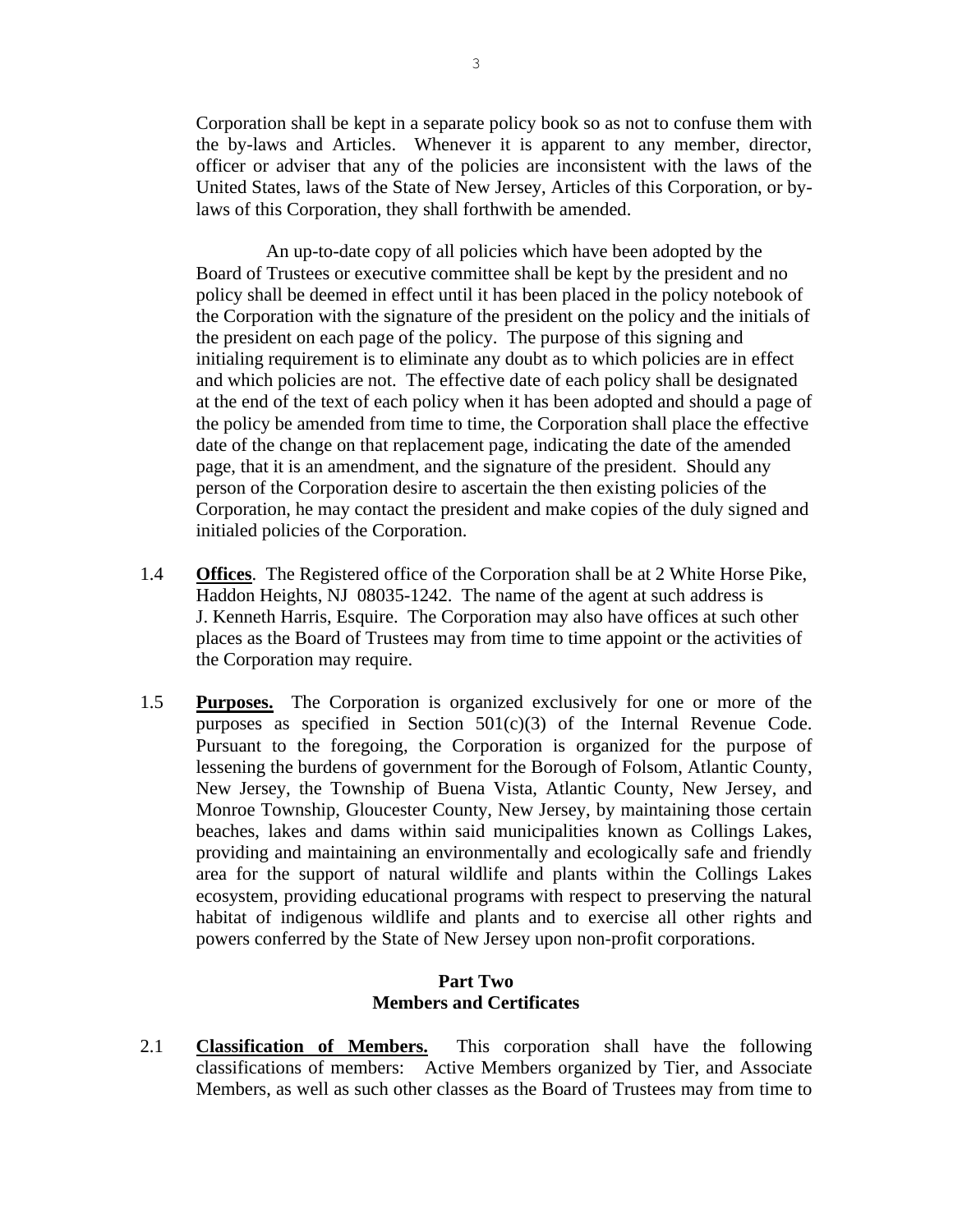time establish. The designation of each class and the qualifications and rights of each class shall be as follows:

- a. **Active Members.** Active Members are those persons who own property in the Collings Lakes section of the Borough of Folsom, Atlantic county; the Township of Buena Vista, Atlantic County; or Monroe Township, Gloucester County; within the State of New Jersey. Active Members will be divided into tiers based on the location of their developed property(/ies). An Active Member can be a Member of more than one Tier if the Active Member owns developed properties in more than one Tier. The formation of any new Tiers or the deletion of any existing Tiers requires a ¾ majority vote of Active Members.
	- a. Tier 1. Active Members in Tier 1 are those persons who own waterfront property in Collings Lakes.
	- b. Tier 2. Active Members in Tier 2 are those persons who own property in Collings Lakes which is located not directly abutting a lake, nor across the Black Horse Pike.
	- c. Tier 3. Active Members in Tier 3 are those persons who own property in Collings Lakes which is separated from the lakes themselves by the Black Horse Pike.

For purposes of fees and assessments, the Tier structure will determine the amount of the fee or assessment as follows:

Tier 1 - 17% of budget and fees (141 homes)

Tier 2 - 72% of budget and fees (759 homes)

Tier 3 - 11% of budget and fees (157 homes)

b. **Associate Members**. At such time as approved by the Board of Trustees, Associate Membership shall be offered to residents of Buena Vista Township (Atlantic County) NJ, Folsom Borough (Atlantic County) NJ or Monroe Township (Gloucester County) NJ who are not current property owners within Collings Lakes. Those eligible residents may apply for Associate Membership Privileges by submitting an application with the required annual membership fee. Associate members may have access to lakes and beaches for sunbathing, swimming, boating, and/or fishing. Associate members are not permitted at CLCA Meetings or other CLCA functions and are not permitted to vote for Board members or any other CLCA business. Membership tags are not transferable. Associate Membership Tags are good for the calendar year in which they are issued only. Associate Members are subject to the Rules governing Associate Membership as adopted by the Board of Trustees and Rules of Conduct posted on Beaches. Violation of these rules can result in suspension or revocation of membership privileges, with no refund of membership fees.

c. **Annual Membership Requirements.** In order to qualify as a member in good standing of the corporation, an Active Member must be current in the payment of all maintenance fees, assessments and/or other charges established by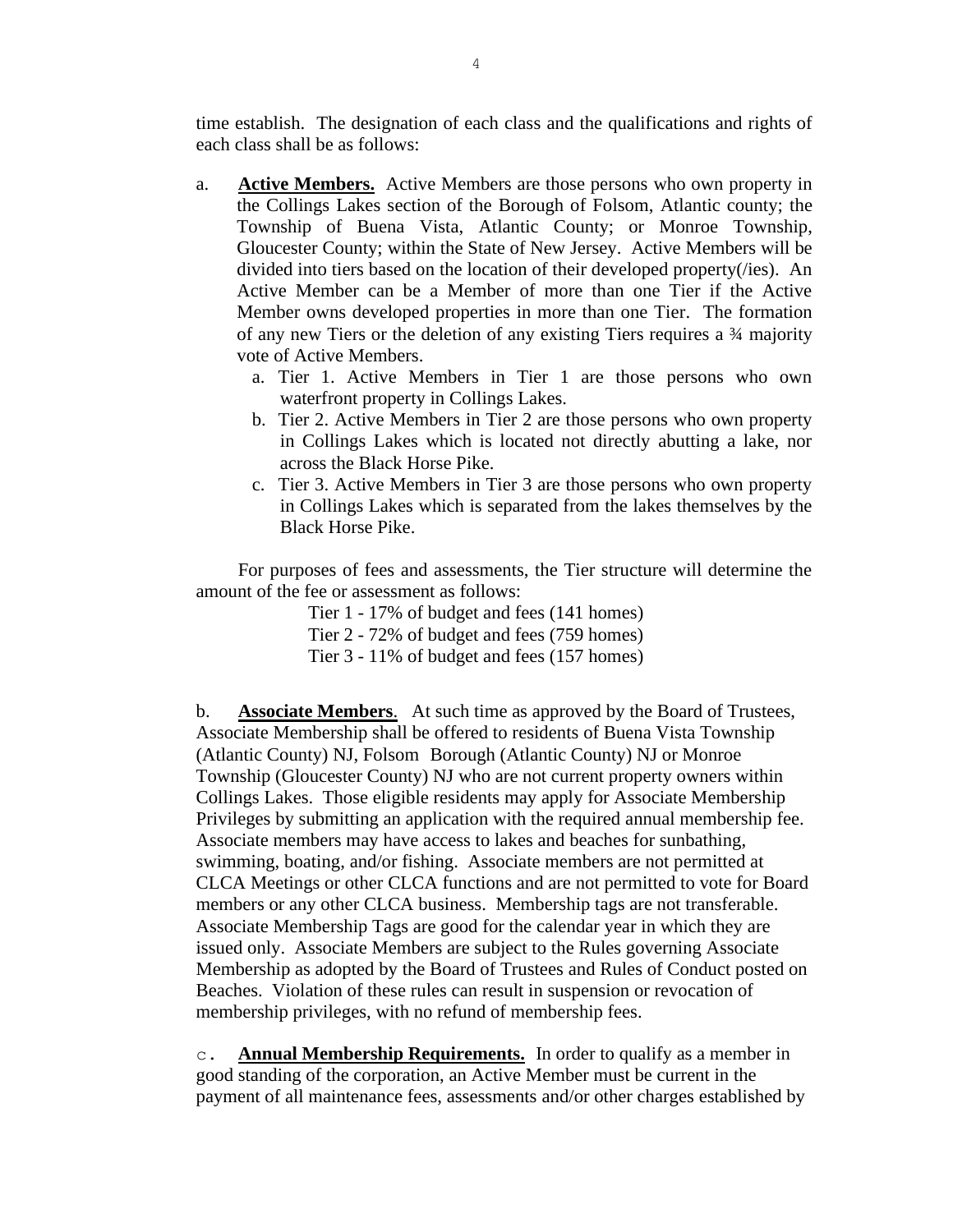the Corporation and assessed or levied against Collings Lakes Property Owners. Active Members who have arrearages on any payments will not be considered in good standing unless they have entered into a formal repayment plan with the approval of the Board. Active Members who are current on any agreed repayment plan for arrearages will be considered to be in good standing. Only Active Members in good standing are entitled to vote when a vote of the membership is taken. For voting purposes, Active Members shall be entitled to cast two(2) votes with respect to each developed property owned by the Active Member provided that all annual maintenance fees and/or assessments and other charges have been paid with respect to such developed property. Irrespective of the number of names appearing on a deed for a given developed property, only two (2) votes may be cast by such developed property owners. In determining which properties have votes, only developed properties which are subject to annual maintenance fees and assessments shall be considered to have voting rights.

- 2.2 **Membership Certificates.** There will be no certificates of membership issued by the Corporation.
- 2.3 **Membership Records.** A membership register shall be kept by the secretary, in which shall be accurately recorded the names of the Active Members, their respective Tier, location of property owned in Collings Lakes and the mailing address of record of the member. Similar records will be kept for Associate Members.
- 2.4 **Transfer of Membership.** Membership in this Corporation is not transferable or assignable.
- 2.5 **Record Date.** The Board of Trustees may close the membership books in their discretion for a period not exceeding 45 days preceding any meeting, annual or special, of the members.
- 2.6 **Suspension of Membership Privileges.** The Board of Trustees, by an affirmative vote of two thirds of all the members of the board, may suspend an Active Member's or an Associate Member's membership privileges for cause after an appropriate hearing for a violation of Policy, Rules and Regulations adopted by the Board of Trustees. Default in the payment of the required maintenance fee or any assessment for the period fixed in these by-laws will be cause for automatic suspension of Membership Privileges, with no vote required. Suspension of membership privileges due to default in payment of required maintenance fees and/or assessments shall be until such time that the suspended member becomes current in payment of required maintenance fees and assessments.
- 2.7 **Termination of membership.** Upon the sale of the property within the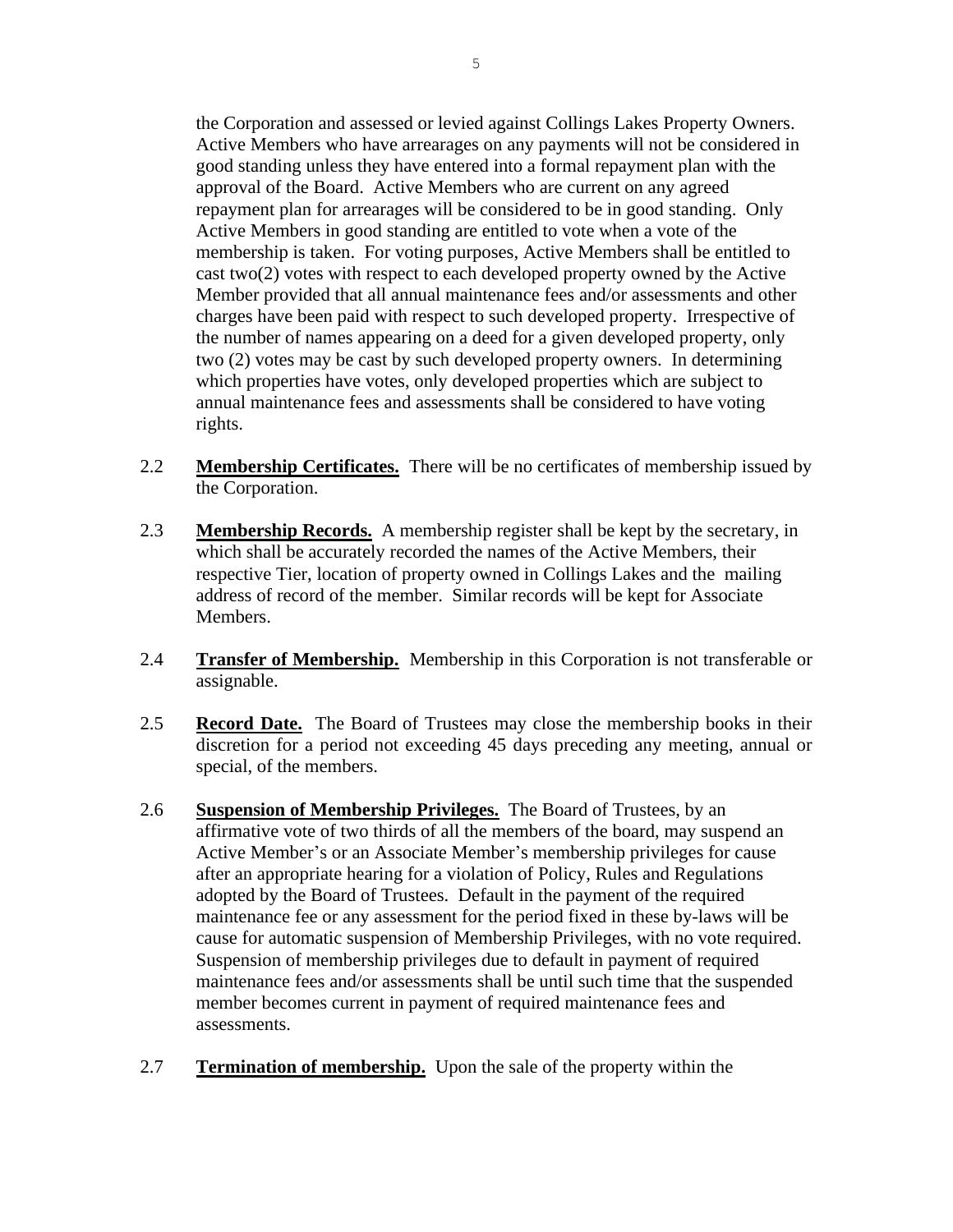community of Collings Lakes that qualified the property owner for Active Membership, that membership and all related privileges will be terminated at the time of settlement of the sale. Delinquent fees that are not collected at settlement become the responsibility of the buyer and membership privileges for the buyer shall be withheld as suspended until delinquent fees are paid in full. The responsibility to collect the delinquent fees from the seller or the title insurance company will be with the buyer. There will be no refund of maintenance fees or assessments. Prorating of fees and assessments should be determined by the title company or by agreement between the seller and the buyer.

- 2.8 **Reinstatement.** Upon written request signed by a suspended member and filed with the secretary, and by an affirmative vote of two-thirds of the members of the Board of Trustees, such suspended member may be reinstated to full membership privileges upon such terms as the Board of Trustees may deem appropriate. Reinstatement of a suspended member's privileges due to non payment of maintenance fees and or assessments can only be effected when the suspended members delinquent maintenance fees and or assessments are paid in full.
- 2.9 **Annual Maintenance Fees and or Assessments.** The Board of Trustees may determine from time to time the amount of annual maintenance fees and or assessments or other fees payable to the Corporation by members of each class. Any increase in maintenance fees or assessments to be paid by the members, must be justified by a properly presented and approved budget.

A Budget Committee will be appointed by the Executive Board. The Budget Committee will create a budget to be presented to the Board of Trustees for approval prior to the annual meeting. The budget will be based on prior experience of actual expenses and disbursements from the prior years and the current year, plus extraordinary expenses anticipated in the coming year, and an estimate of the total cash disbursement requirement for the coming year. Extraordinary expenses must be approved by a 2/3 majority vote of the Board of Trustees. Any change in the annual maintenance fee or additional assessments will be based on the budget approved by the Board of Trustees combined with the reasonably anticipated revenue generated by current maintenance fees, grants and fund raisers.

The Board of Trustees shall have the power to approve and adopt the annual budget by a 2/3 majority vote of the members of the Board of Trustees. In determining what are necessary and appropriate expenses, the Board of Trustees shall include the cost of all expenditures that are required in order for the Corporation to be in compliance with any applicable law, regulation, order or directive issued by any local, county, state or federal government, authority or agency. Such expenses/expenditures shall not be deemed to be "extraordinary expenses". In the event that the budget as approved by the Board of Trustees, exceeds the immediately preceding year's budget by more than twenty-five (25%) percent, and such increase is not due to an increase in the cost of recurring budget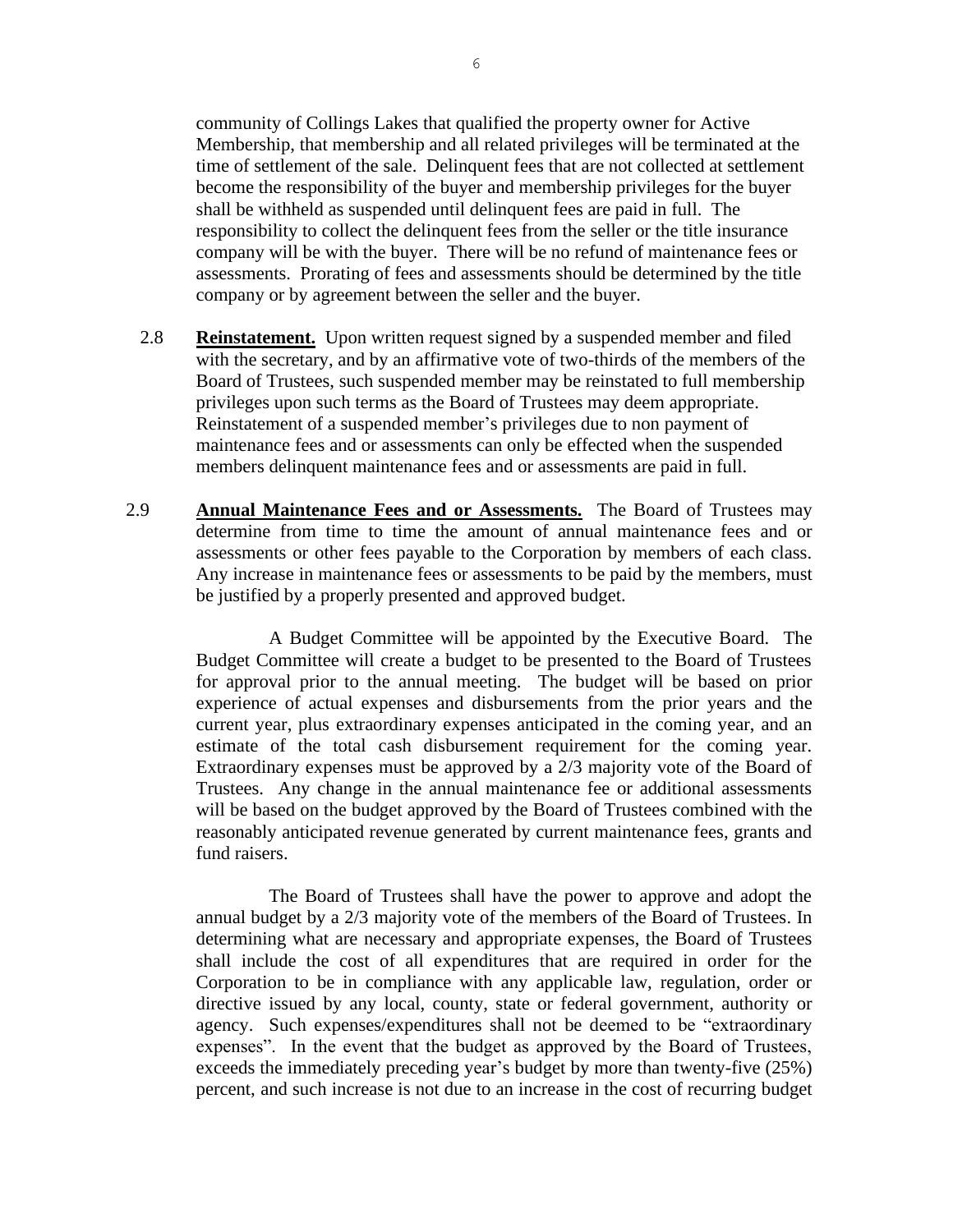items such as real estate taxes, insurance, legal, administrative and labor costs, then in such event, the proposed budget shall be submitted to a vote of the Members. The proposed budget, if submitted to a vote of the membership, shall be approved by a 2/3 majority vote of those members eligible to vote and in attendance at the meeting, called for the purpose of approving the proposed budget. Absentee ballots will be counted toward the quorum requirement.

- 2.10 **Payment of Fees.** Each new owner shall be assessed a \$50 initial set up fee. Maintenance fees and assessments if any, shall be sent to residents on or around December 15 and are due on January<sup>1st</sup> of each year and must be paid within thirty (30) days to avoid late penalties and interest. Fees for associate membership, when offered, are due with the application for associate membership and are charged on an annual calendar basis. Associate membership will not be pro-rated and is not refundable. In case of sudden need, the Board may determine that additional assessments are necessary and set due dates during the year with not less than sixty (60) days' notice to Members. If any fees or assessments are not paid within thirty (30) days from when they are due, the owner shall be assessed a late fee 15% of the balance due; and shall also be charged interest against their total balance due of 18% per year (1.5% per month). Any member seeking a payment plan must submit a request for same immediately upon receipt of such assessment and the Board shall determine whether to grant or deny said request by January 31.
- 2.11 **Default in payment of fees.** When any Active Member shall be in default in the payment of required fees or assessments for a period of ninety days, his/her membership privileges will be suspended. Suspension of membership privileges does not relieve the property owner/member of the responsibility to pay the required fees. Fees or assessments in default shall accrue late fees and interest within the maximum rates allowable by the State of New Jersey. The Board has the authority to pursue collection of unpaid fees or assessments by any legal means it deems fit, including litigation, with attorney's fees and costs of such efforts borne by the Member in default.
- 2.12 **Certificate of Active Members.** Each year prior to the annual meeting, the President and Secretary of the Corporation shall prepare a list of the members who are entitled to vote as Active Members in good standing of the Corporation in each Tier. An original of the Certificate of the Voting Members shall be placed in the corporate minute book at the time of the annual meeting. The Certificate of Voting Members shall be updated within ten (10) days of any meeting where a vote by the members eligible to vote will be taken or within ten (10) days of the mailing of ballots for the election of trustees or vote by mail is taken on any other question and then filed with the corporate attorney and a copy maintained by the secretary. The form of the Certificate of Voting Members shall be as set forth in the original Certificate of Voting Members which is appended at the end of these by-laws.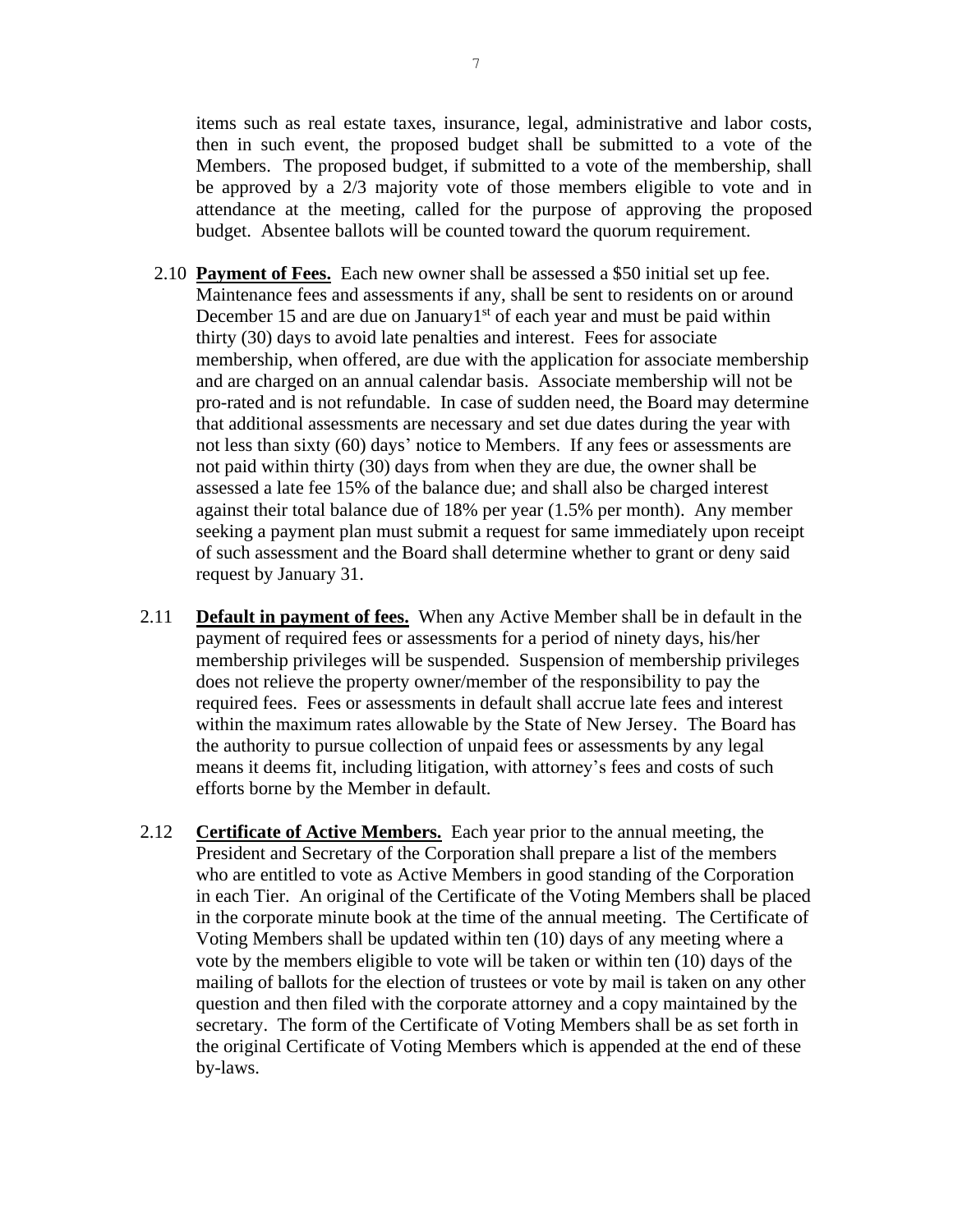2.13 **Membership Application.** All persons who own lots within the community of Collings Lakes shall be members as herein provided. Each Member shall be bound by these By-Laws and any Policies or Rules or Resolutions promulgated by the Board of Trustees.

Application for Associate membership, when offered, shall be accompanied by a check or money order for the stated fees for the calendar year of membership. Associate membership fees are not prorated and are non refundable.

2.14 **Compensation and Expenses to Members.** Members shall not receive compensation or expenses for attendance at any meeting of the members. Members shall not receive any stated salary for their services as such. However, the Board of Trustees shall have power in its discretion to contract for and to pay special compensation to members rendering unusual or special services to the Corporation in an amount not to exceed the value of such services. No compensation or expenses shall be paid to any member unless a certificate of resolution authorizing such compensation or expenses has been signed or initialed by the legal counsel for the Corporation and either a certified public accountant or tax attorney, certifying that the compensation or expenses to the member complies with law and that such compensation or payment of expenses does not result in the Corporation losing its tax-exempt status.

## **Part Three Members' Meetings**

- 3.1 **Regular and Special Meetings; Place of Meetings.** There shall be an annual meeting of the Members on the first Monday of February of every year and at least three other regular quarterly meetings of the Board of Trustees, in May, August, and November on such date and time as shall be designated by the Board of Trustees. Active Members in Good Standing may attend regular quarterly meetings of the Board of Trustees. Special meetings of the members or Board of Trustees may be held when called as hereinafter provided. Any members' meetings may be held within or without the Community of Collings Lakes, but shall always be held at the time and place fixed in the call for such meeting or in any resolution adjourning the same. If no other place is designated in the resolution adjourning such meeting, the adjourned meeting shall be held at the place designated in the call for the meeting.
- 3.2 **Annual Meeting.** The annual meeting of the members shall be held on the First Monday of February of each year.. A majority of the members of the incumbent Board of Trustees will constitute a quorum. The incumbent President of the Board of Trustees will preside over the annual meeting. Newly elected trustees and officers will be installed at this meeting with an oath of office administered by the outgoing president, other designated officer or local official. The Treasurer will read and present a statement of the financial status of the association. The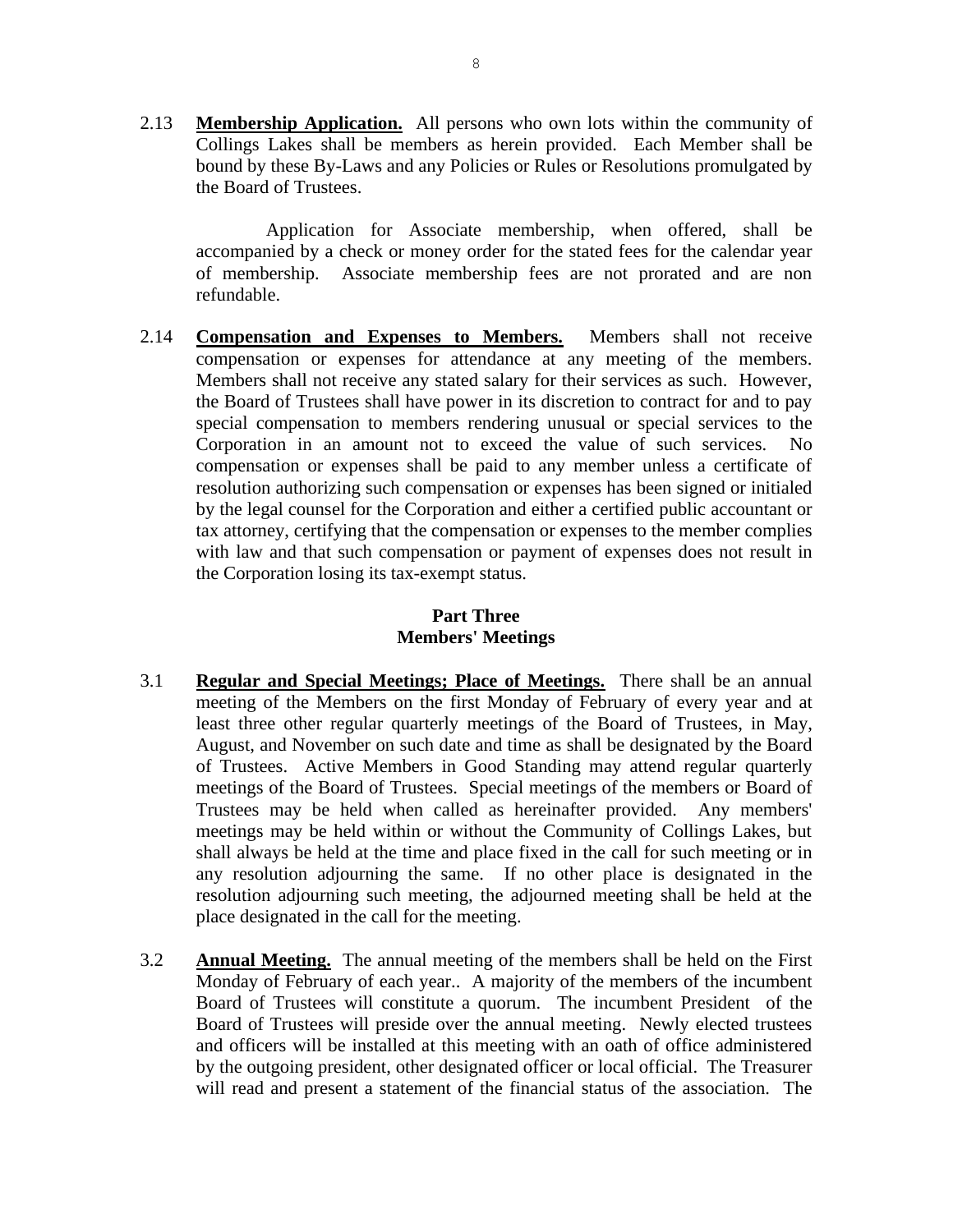Treasurer or other designated officer or chair person will read and present the budget as approved by the Board of Trustees, for the coming year. If, for any reason, such meeting shall not be held, failure to hold the annual meeting at the designated time shall not affect otherwise valid corporate acts or work a forfeiture or dissolution of the Corporation. If the annual meeting is not held on the date designated, the trustees shall cause the meeting to be held as soon thereafter as convenient. If there is a failure to hold an annual meeting for a period of 45 days after the date designated, the Superior Court may, upon the application of 20% of the Active Members, summarily order the meeting to be held at a time and place, upon notice and for the transaction of business as may be designated in the order. At any meeting ordered by the court called pursuant to this section, the Active Members present in person or by absentee ballot and having voting powers shall constitute a quorum for the transaction of the business designated in the order.

- 3.3 **General Meetings.** General meetings may be held monthly on such day and time as shall be designated by the President and the Executive Board. Attendance by a majority of the Executive Board members will constitute a quorum. All Active Members are entitled to attend. The regular business of the association will be conducted at general membership meetings with a portion dedicated to questions, comments, or voicing of issues by the Active Members.
- 3.4 **Special Meetings.** Special meetings of the members, for any purpose or purposes other than the nomination of trustees as herein provided, may be held at the call of the chairman of the Board of Trustees, the president of the Corporation or the Board of Trustees, and shall be called by the president at the request of two-thirds of all the Active Members of the Corporation entitled to vote at the meeting.
- 3.5 **Quorum.** Except as otherwise provided by law, not less than 10% of the members eligible to vote, in attendance at a meeting where a vote will be conducted by the membership, shall constitute a quorum at any such meeting. At any meeting where a vote by the membership is not to be taken, a majority of the Board of Trustees present at the meeting will constitute a quorum.
- 3.6 **Notice.** Notice of all members' meetings shall be in writing, signed by an officer of the Corporation and may be sent via e-mail, posting on an electronic bulletin board, posting on the Corporation's website, posting in the Official Association News Letter or by regular mail, postage prepaid and addressed to the members last known address. Such notice may but need not be sent or posted, less than 10 calendar days nor more than 90 calendar days prior to the date of the meeting, unless a longer period is required by law, to each member of record entitled to notice of such meeting, at the registered post office address of such member as it appears on the records of the Corporation. Such notice shall state the time and place of the meeting and the purpose for which it is called, so far as is known at the date of the notice, and if the call be for an annual meeting, the notice shall so state. Such notice shall be sufficient for such meeting and any adjournment thereof. Notice of a meeting need not be given to any member who signs a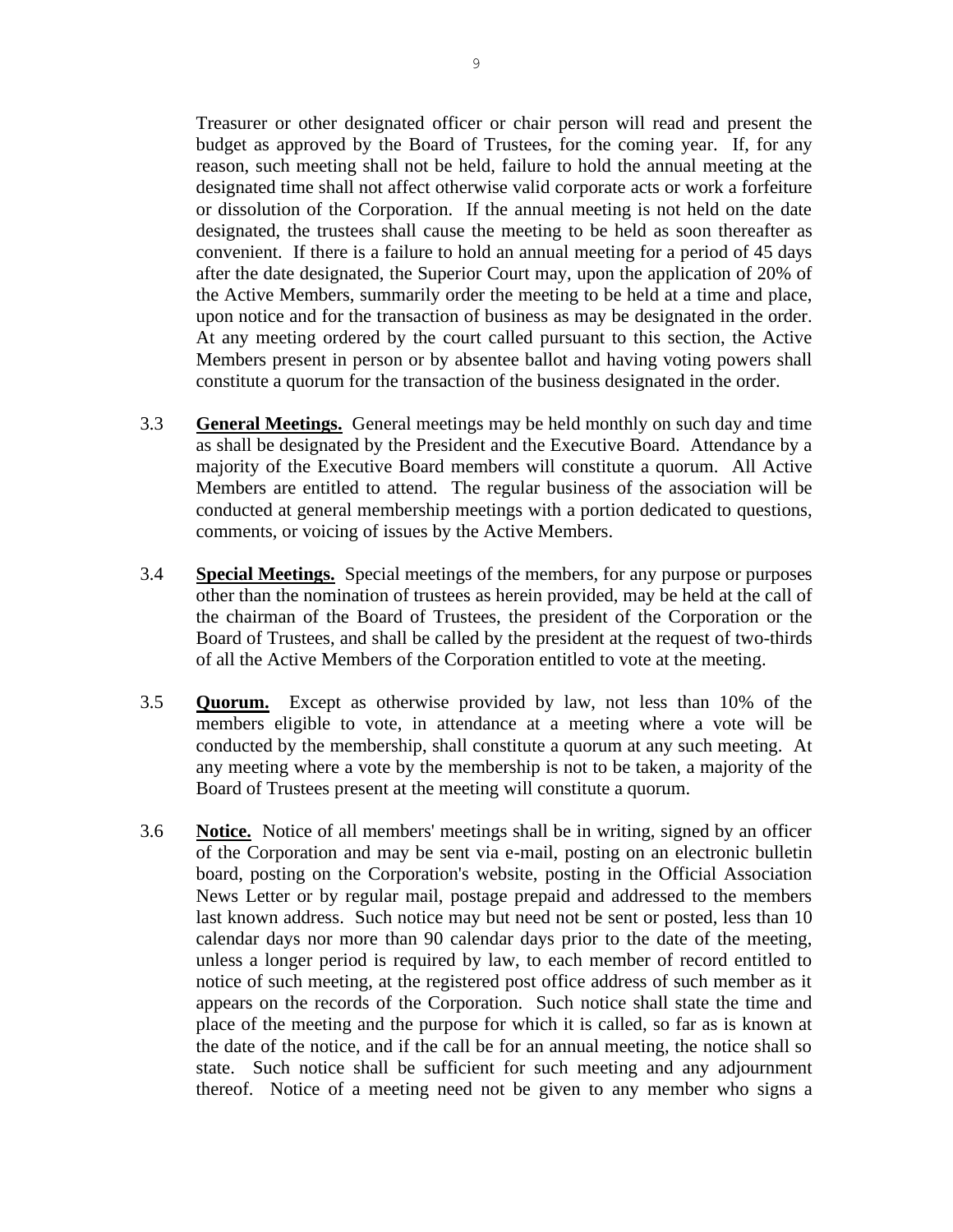waiver of the notice, whether before, during or after the meeting. The attendance of any member at a meeting without protesting prior to the conclusion of the meeting of the lack of notice of the meeting, shall constitute a waiver of notice by that member.

Whenever members are authorized to take any action after the lapse of a prescribed period of time, the action may be taken without the lapse if the requirement to wait is waived in writing, or in person, before or after the taking of that action, by every member entitled to vote thereon as of the date of the taking of the action.

- 3.7 **Absentee Ballots.** Any member of this corporation entitled to vote at any meeting may vote by a properly executed Absentee Ballot. When a meeting is called for a vote to be conducted by the members eligible to vote, any member so eligible can request and file an absentee ballot with the President or the Secretary of the Corporation not more than 10 days or less than 1 day prior to the date that the vote will take place. The absentee ballots filed received by the Corporation on or before the date the vote will be conducted will be counted in the quorum along with those in attendance at the meeting. Absentee ballots received after the vote is conducted will not be counted.
- 3.8 **Ballots by Mail.** When a vote will be taken by mail, ballots will be mailed to all members eligible to vote, not more that 30 days or less than 15 days prior to the date that the votes will be counted. Ballots by mail must be signed by the person eligible to vote with their name address and phone number printed legibly on the ballot, for the ballot to be counted. Ballots by mail, must be sent to the designated post office box for the Association and received by the Association by the date designated on the ballot for all ballots to be counted. Any ballots received after that designated date will not be counted.

A ballot counting committee will be designated by the Board of Trustees to count and record the vote of the Mail Ballots. If the vote is for an election of trustees, nominees or a relative thereof may not take part in the counting of the ballots.

- 3.9 **Informalities and Irregularities.** All informalities or irregularities in any call or notice of a meeting, or in the areas of credentials, quorums, absentee ballots, voting and similar matters, will be deemed waived if no objection is made at the meeting or within 10 days after a vote by mail is counted.
- 3.10 **Lack of Quorum.** If a sufficient number of members constituting a quorum is not present, the presiding officer may adjourn the meeting to a date and hour fixed by the officer, provided he gives reasonable notice in writing or by telephone, telegram, personal visit, or other appropriate means inclusive of e-mail or posting on the Corporation's website, of the date and time of the continued meeting.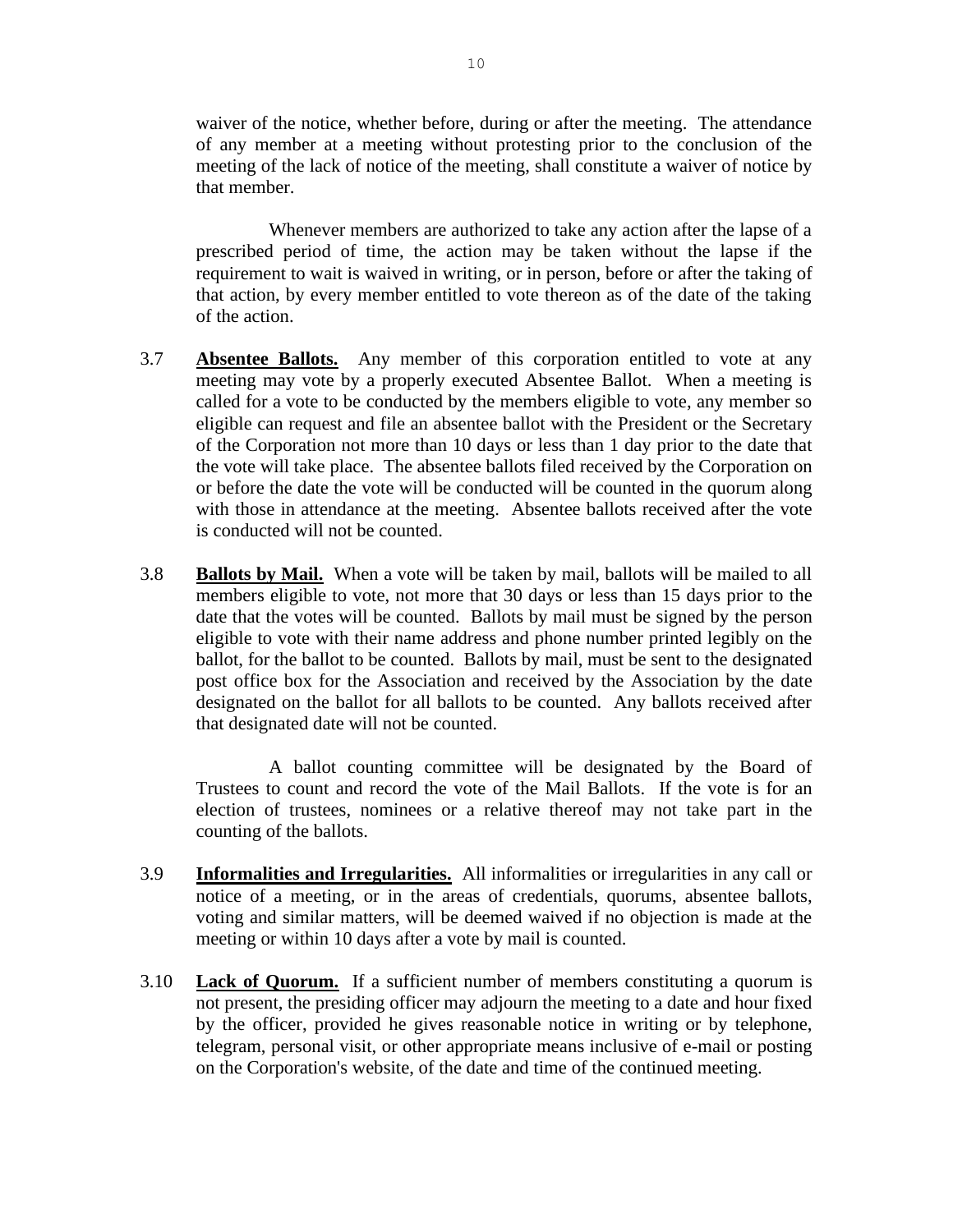- 3.11 **Informal Action.** Any action which under any provisions of the New Jersey Non-Profit Corporation law may be taken at a meeting of the members may be taken without a meeting if a consent in writing, setting forth the action so taken, shall be signed by a majority of the persons entitled to vote with respect to the subject matter thereof. Such consent shall be filed with the secretary of the Corporation.
- 3.12 **Waiver.** When the members entitled to vote shall be present or expressly waive their presence at a meeting, and shall sign a written consent thereto on the record thereof, all the acts of such meeting shall be binding, regardless of the manner in which the meeting is called.
- 3.13 **Presiding Officer.** The Chairman of the Board of Trustees or the President of the Corporation elected by the Trustees, shall preside over the meeting of the members, and the Secretary of the Corporation, the Corporate Attorney, or a Secretary designated by the members shall be the Recording Secretary for the meeting.
- 3.14 **Business to be Transacted.** Any question may be considered and acted upon at an annual meeting, but no question not stated in the call for a special meeting shall be acted upon thereat except by the consent of a majority of the aggregate votes that the members of the Corporation are presently entitled to.
- 3.15 **Voting.** Active Members in Good Standing shall be entitled to two (2) votes per each developed property for which a fee is paid. Example: If an Active Member in good standing owns one developed property for which a fee is paid, that member will have two (2) vote. If an Active Member in good standing owns three properties, that member will have six (6) votes. Votes must be cast by an owner of record. If a developed property for which a fee is paid is owned by a Corporation, the President or Officer thereof entitled to cast the vote for the Corporation shall be entitled to cast two (2) votes for each developed property for which a fee is paid. Associate Members shall have no vote.
- 3.16 **Order of Business.** The order of business at meetings shall be as follows:
	- a. Call to order
	- b. Pledge of Allegiance
	- c. Roll Call of presiding officers or trustees
	- d. Reading and approval of minutes of previous meeting
	- e. Receiving communications
	- f. Reports of officers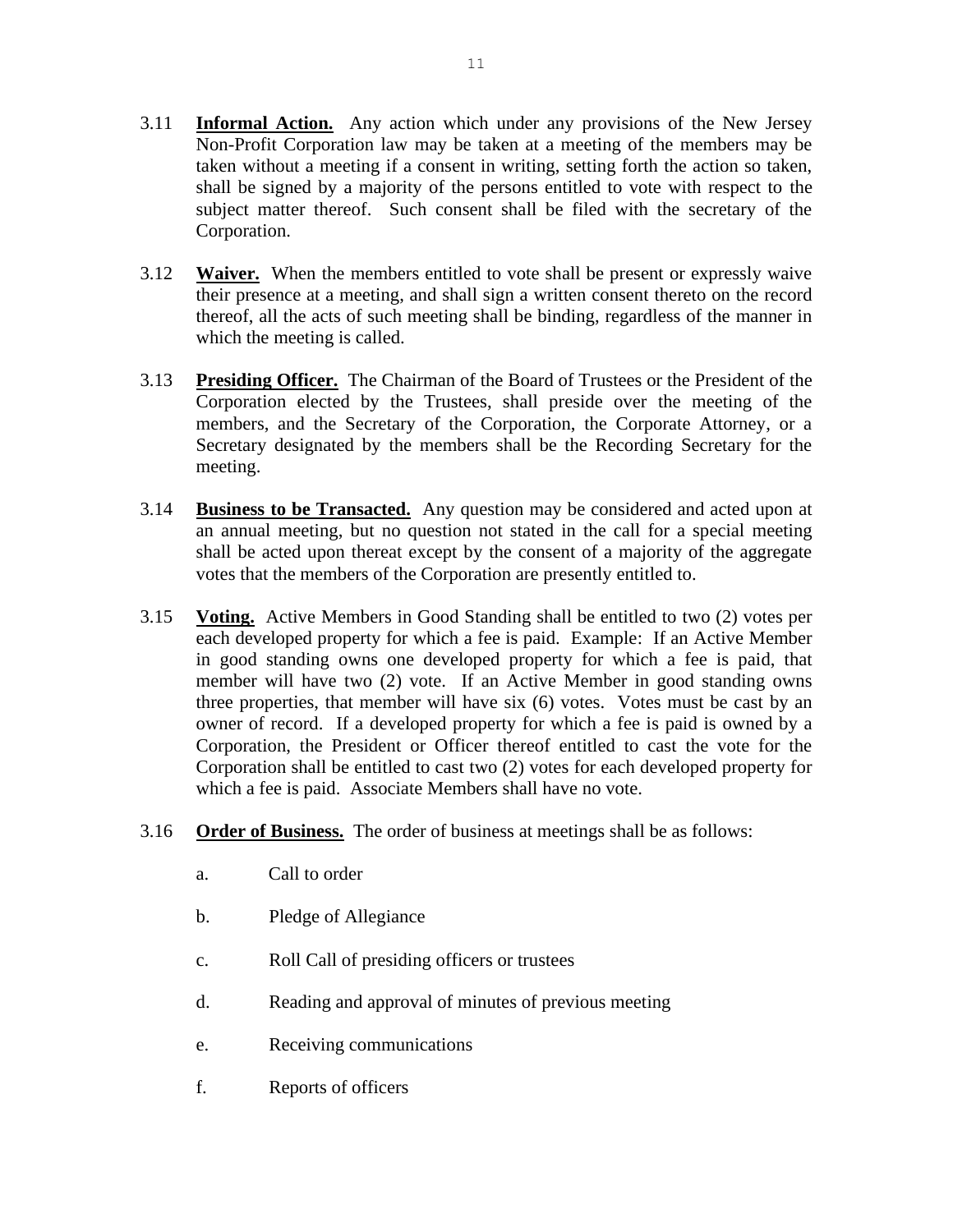- g. Reports of committee heads
- h. Other reports
- i. Unfinished business
- j. New business
- k. Open floor to members questions, comments or concerns
- l. Adjournment

The order of business may be altered or suspended at any meeting by a majority vote of the members present.

3.17 **Inspection of Records.** The books of account and membership records of the Corporation shall be available for inspection at reasonable times by any member who is a Member in Good Standing.

#### **Part Four Board of Trustees**

- 4.1 **Number and Eligibility.** The Board of Trustees shall consist of seven (7) persons, all of whom shall be of lawful age, and all of whom shall be and have been Active Members in good standing of the Corporation for at least one year. Members of the Board of Trustees must be current on payments of all annual fees and assessments. The actual number of trustees serving shall always be a number not divisible by two i.e. an uneven number. The Trustees will be elected from the Tiers and at large as follows: two (2) Trustees from each Tier (voted for only by members of their respective Tiers) and one (1) Trustee elected from the Membership at large.
- 4.2 **Elections.** Other than the first election, which was conducted per court order, the trustees shall be elected in a vote by mail of the voting members of the Corporation. For the first election of Trustees in 2018, those persons nominated in each Tier receiving the highest number of votes cast shall be ranked in accordance with the number of votes they received. Each open Tier Trustee position shall be filled first by the highest ranked person based on the number of votes cast, and then the second. Those persons nominated for At-Large Trustee shall be ranked by the number of votes they receive. The open At-Large Trustee position shall be filled by the highest ranked person based on the number of votes. At the time of the nominations, the members shall be required to specify whether they wish to be nominated for a Tier Trustee or an At-Large Trustee, and shall be entitled to make oral or written presentations as to the qualifications of themselves if nominated or another particular nominee for the Board of Trustees. Trustees shall serve staggered with the initial trustees having the following terms and in successive years only those vacancies occurring as a result of the expiration of the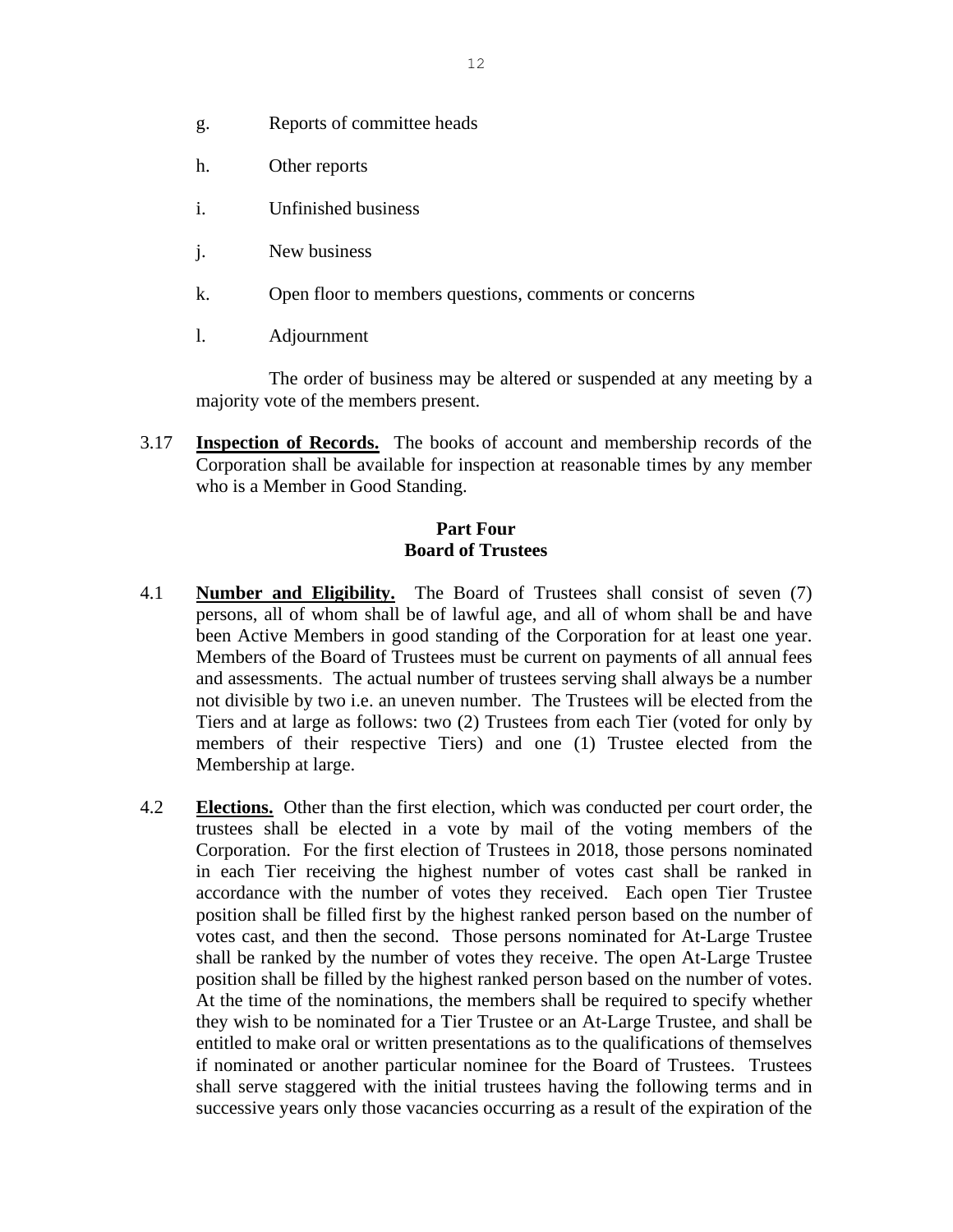term of office of an existing trustee(s) (or other permitted removal or resignation) being subject to-election for the term corresponding to that trustee's classification, (which shall not extend beyond the period of their membership in the Corporation).

The initial Board of Trustees shall consist of seven (7) members. The Trustees in the initial Board of Trustees shall serve terms as follows:

> Top-Ranked Tier Trustees and At-Large Trustee: three (3) year term from the date of their election; and Second-Ranked Tier Trustees: two (2) years term from the date of their election

In each election of trustees every member entitled to vote in the election shall have the right to cast two (2) votes each for the Trustee for their Tier, as well as two (2) votes each for the At-Large Trustee. If an active member owns multiple developed properties in the same Tier, they shall have the right to cast two (2) votes for each developed property both in the Tier and for the At-Large Trustee. If an active member owns developed properties in two or more different Tiers, they shall have the right to cast two (2) votes for each Tier in which they own developed property, as well as two (2) votes for each developed property for the At-Large Trustee.

4.3 **Election of Members of the Board.** A nominating committee will be appointed by the Board of Trustees at the May meeting of the trustees. Nominations will be requested from the Active Members in the June News Letter which is mailed to each Active Member at his/her post office address as listed in the records of the corporation. To be a qualified, the nominee must have been an Active Member in good standing for a period of no less than one year from the date of the election and must be current on all fees, assessments, and other financial obligations to the Association. Nominations will be made and seconded at the August General Meeting. This will give the nominees a chance to introduce themselves at the August or September general meetings and state why they should be elected as a trustee for either a specified Tier or At-Large. Nominees will be announced in the September News Letter which is mailed to each Active Member at his/her post office address as listed in the records of the corporation. A vote by mail will be conducted in October. Ballots will be mailed to the members entitled to vote at his/her post office address as listed in the records of the corporation. Ballots must be signed with the voting members name printed legibly along with their address and phone number. Ballots must be returned by the time designated on the ballot to be counted. A ballot counting committee will be selected by the Board of Trustees to count the ballots (no nominees or relative thereof my count ballots). The newly elected trustees will meet in November to choose a President and elect new officers from their number. New trustees and officers will be announced in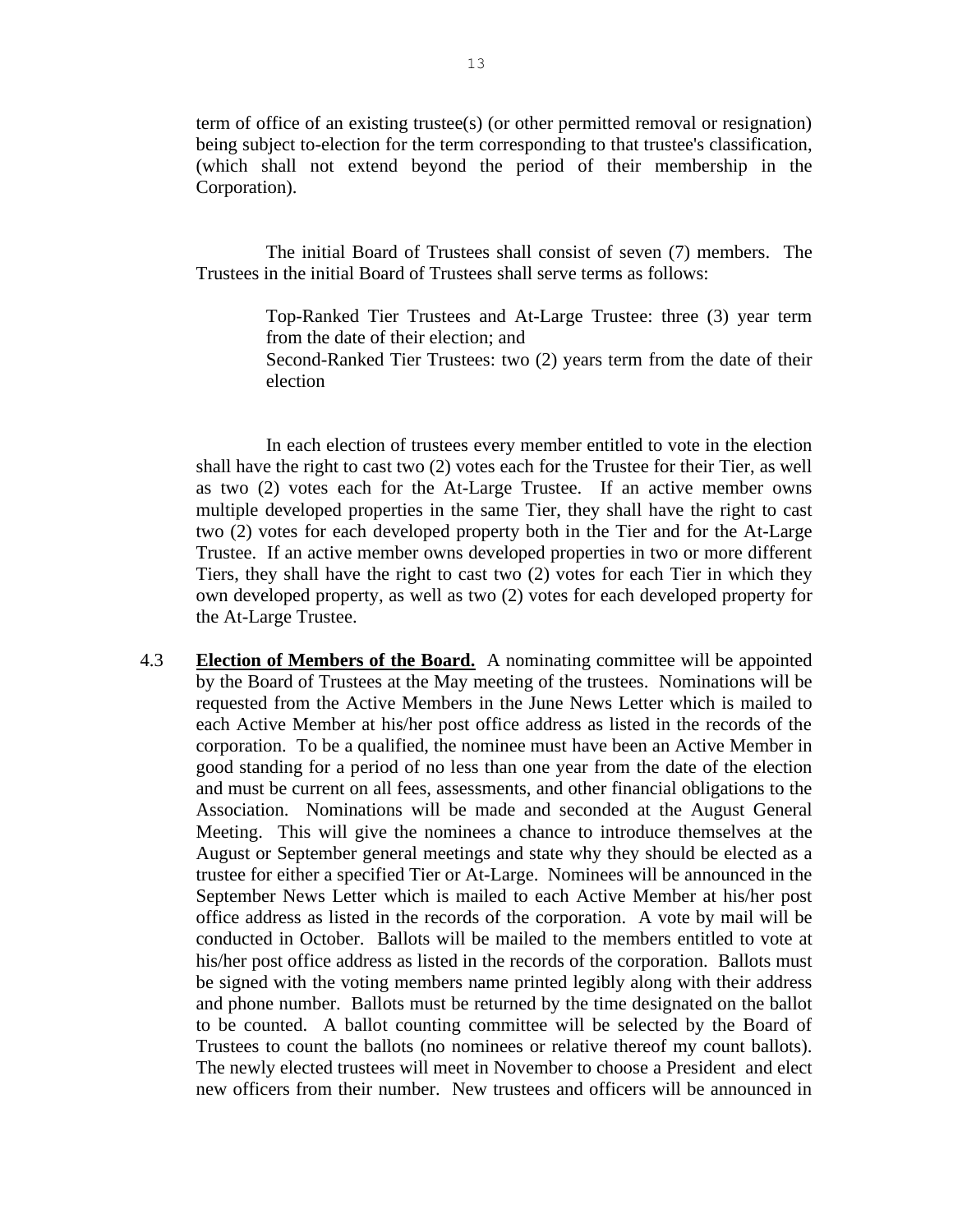the December News Letter and mailed to each Active Member at his/her post office address as listed in the records of the corporation. New trustees and officers will be installed at the annual meeting in February and shall hold office for a period of one year or until his/her successor has been duly elected and installed. It shall be the duty of the President to preside at all meetings of the Board of Trustees, and to insure compliance with the laws of the state, the Certificate of Incorporation, and the by-laws as herein set forth, and to perform such duties as may be delegated to him/her and prescribed by the Board of Trustees.

- 4.4 **Election of Officers.** At the initial meeting of the Board of Trustees following the election, the board shall elect the officers of the Corporation from their number as follows: A President, a Vice President, a Second Vice President, a Secretary, a Treasurer, and such other officers with such titles and with such powers and duties as may be deemed necessary by the Board of Trustees. The officers must be members in good standing of the corporation.
- 4.5 **Special Meetings.** Special meetings of the Board of Trustees may be held from time to time upon call issued by the chairman, the president, a majority of the trustees, or two-thirds of the Active Members of the Corporation that are eligible to vote. Such meetings may be held either within or without the community of Collings Lakes, and may be held by means of conference telephone or similar communications equipment by means of which all persons participating in the meeting can hear each other, and participation in a meeting pursuant to this provision shall constitute presence in person at such meetings.

Attendance of an Officer or Trustee at a meeting shall constitute a waiver of notice of such meeting, except where an Officer or Trustee attends a meeting for the express purpose of objecting to the transaction of any business because the meeting is not lawfully called or convened.

Notice of special meetings of the Board of Trustees or the Executive Board shall be signed by the person or persons calling the same as aforesaid, or by someone designated and so authorized and instructed by the person or persons calling the same, and shall be sent by mail to each Officer or Trustee at his post office address of record with the Corporation or by email not less than five calendar days and not more than 20 calendar days prior to the date of the meeting. Such notice shall state the time and place of the meeting and the purposes for which it was called.

4.6 **Quorum and Waiver of Notice.** A majority of the members of the Board of Trustees or Executive Board at that time holding office shall constitute a quorum for the transaction of business. No special meeting of the board shall be valid unless notice of the meeting has been mailed to each member of the board as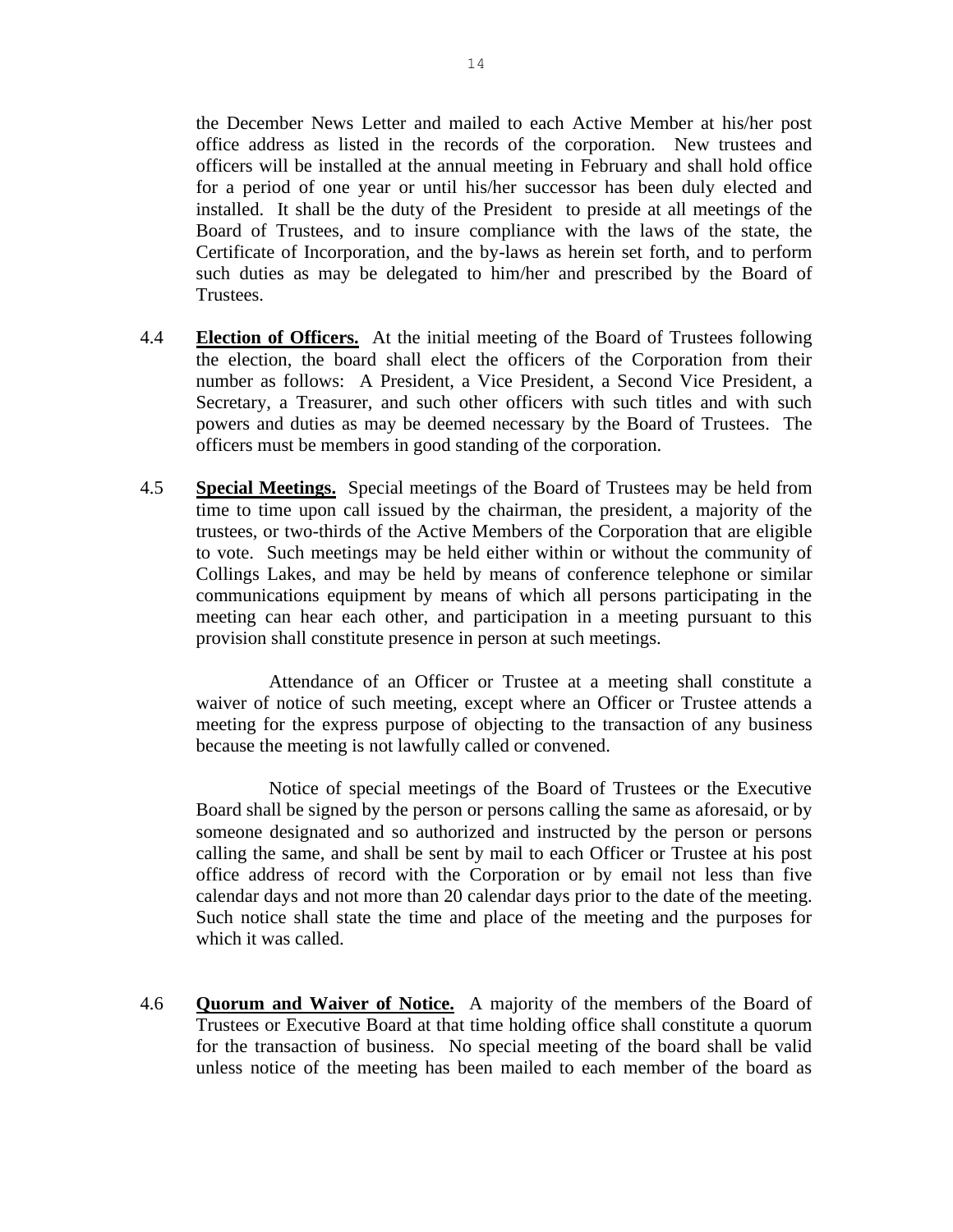provided in paragraph 4.5 above, or the giving of such notice shall have been waived in writing.

- 4.7 **Voting.** Each trustee present shall be entitled to one vote on any motion made and seconded at each trustees' meeting. The act of the majority of the trustees present at a meeting at which a quorum is present shall be the act of the Board of Trustees.
- 4.8 **Presumption of Assent.** A trustee of the Corporation who is present at a meeting of the Board of Trustees or of any committee, at which action is taken on any corporate matter, will be presumed to have assented to the action taken unless his dissent is entered in the minutes of the meeting, or unless he filed his written dissent of such action with the person acting as secretary of the meeting before the adjournment of the meeting, or forwards his dissent by registered mail to the secretary of the Corporation immediately after the adjournment of the meeting. The right to dissent will not be available to a trustee who voted in favor of the action.
- 4.9 **Filling Vacancies.** Any vacancy in the Board of Trustees or in the officers of the Corporation caused by the death, resignation, removal or other disqualification of a trustee or an officer may be filled by a majority vote of the remaining trustees, even though not constituting a quorum, by the election of some other person who shall hold such office of trustee or officer by like tenure for the unexpired term from the same tier if applicable. The members, by a vote of three-fourths of the voting power of all members eligible to vote at any special meeting called for the purpose with quorum requirements being met, may remove from office any one or more of the trustees, notwithstanding his or their term of office as yet unexpired, and may forthwith at such meeting proceed to elect a successor or successors for the unexpired term.
- 4.10 **Tenure.** The trustees shall hold office from the time of their installation at the annual meeting until the next annual meeting of trustees, as provided by these bylaws, or until their successors are duly elected and installed.

Any member of the Board of Trustees who absents himself from three consecutive meetings of the board may have his office declared vacant by a majority of the trustees present at any subsequent meeting.

One or more or all of the trustees may be removed with or without cause by the affirmative vote of three-fourths of the Active Members entitled to vote for the election of trustees. Any member of the Board of Trustees may be removed with or without cause by the affirmative vote of three-fourths of the Board of Trustees.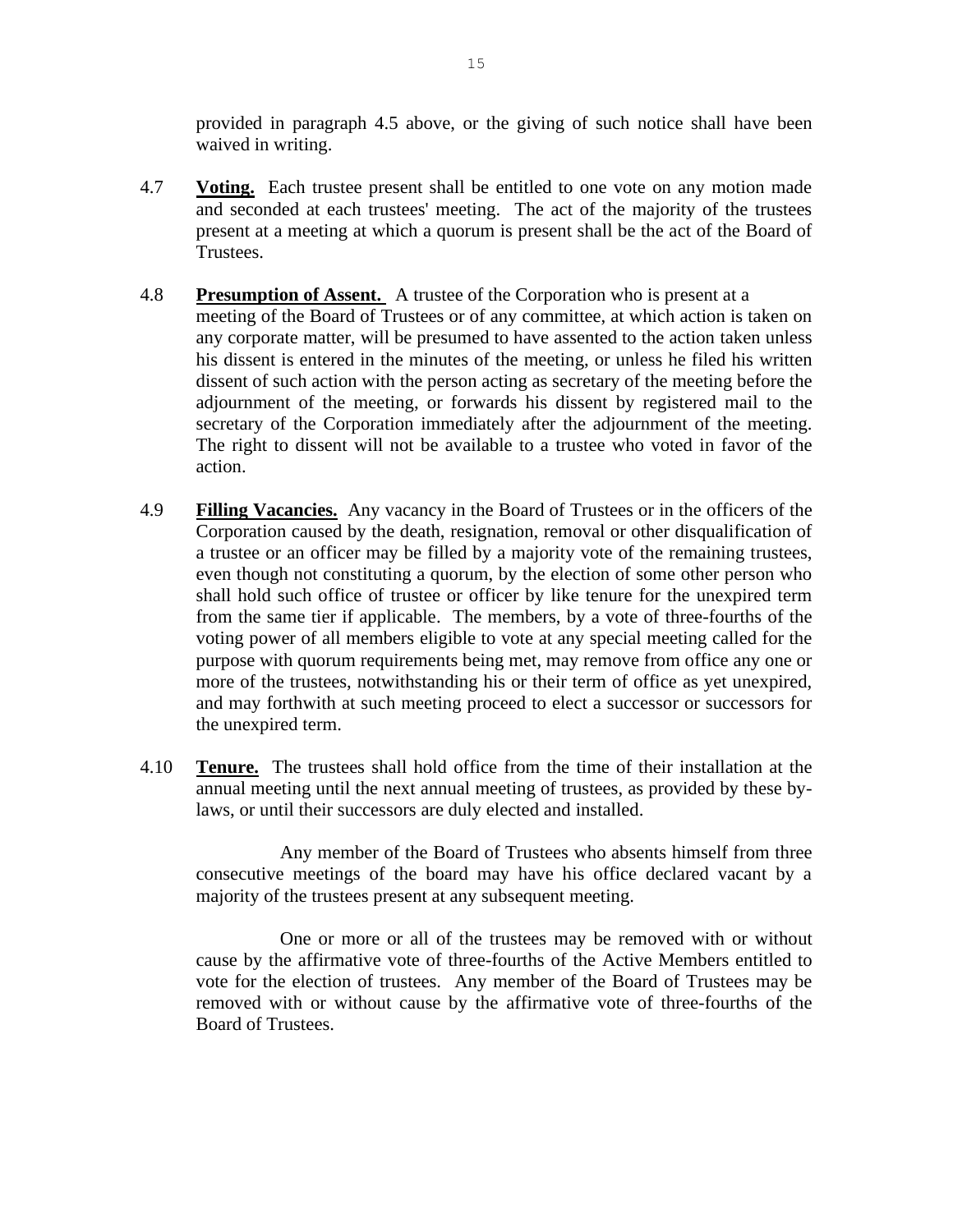No act of the Board done during the period when a trustee has been suspended or removed for cause shall be impugned or invalidated if the suspension or removal is thereafter rescinded or invalidated.

- 4.11 **Compensation for Non-Profit Corporate Trustees.** Neither the officers, trustees nor members serving on committees shall receive any salary or compensation for services rendered to the Corporation, unless there is approval of the compensation by both the attorney and the CPA (or equivalent) of the Corporation, certifying in writing that the compensation is reasonable and compatible with the restrictions imposed upon a non-profit, charitable, tax-exempt corporation, and unless there is also approval of the compensation by a majority of the Board of Trustees in attendance at duly held meeting, with a person seeking compensation abstaining from voting on the matter.
- 4.12 **Powers.** The business of this corporation shall be conducted by the Board of Trustees.. The Board of Trustees shall have the right to prescribe the duties and powers of all officers.
- 4.13 **Action by Resolution.** The Board of Trustees shall, except as otherwise herein provided by law, have power to act in the following manner: A resolution in writing, signed by all the members of the Board of Trustees shall be deemed to be action by such board to the effect therein expressed, with the same force and effect as if the same had been duly passed by the same vote at a duly convened meeting, and it shall be the duty of the secretary of the Corporation to record such resolution in the minute book of the Corporation under its proper date.
- 4.14 **Lack of Quorum.** If a sufficient number of trustees or executive board members constituting a quorum is not present, the chairman or president so presiding may adjourn the meeting to a date and hour fixed by the chairman or president, provided he/she gives reasonable notice in writing, by telephone, telegram, personal visit, or other appropriate means, inclusive of via e-mail or posting on the Corporation's website, of the date and time of the continued meeting.
- 4.15 **Informalities and Irregularities.** All informalities or irregularities in any call or notice of a meeting, or in the areas of credentials, quorums, voting and similar matters, will be deemed waived if no objection is made at the meeting.
- 4.16 **Arbitration of Deadlocks Within Board of Trustees.** If the Board of Trustees of this Corporation ever is composed of an even number of trustees and these trustees are deadlocked as to a major issue affecting the Corporation, which deadlock prevents a necessary decision of the Corporation, then, in that event, the trustees shall agree on an arbiter, who will arbitrate the issue; or, if they cannot agree on a disinterested, objective, qualified arbiter, then the then existing attorney and CPA for the Corporation shall select a disinterested arbiter, and the corporate attorney, who is familiar with the legal problems, and the corporate CPA, who is familiar with the financial problems of the company, and the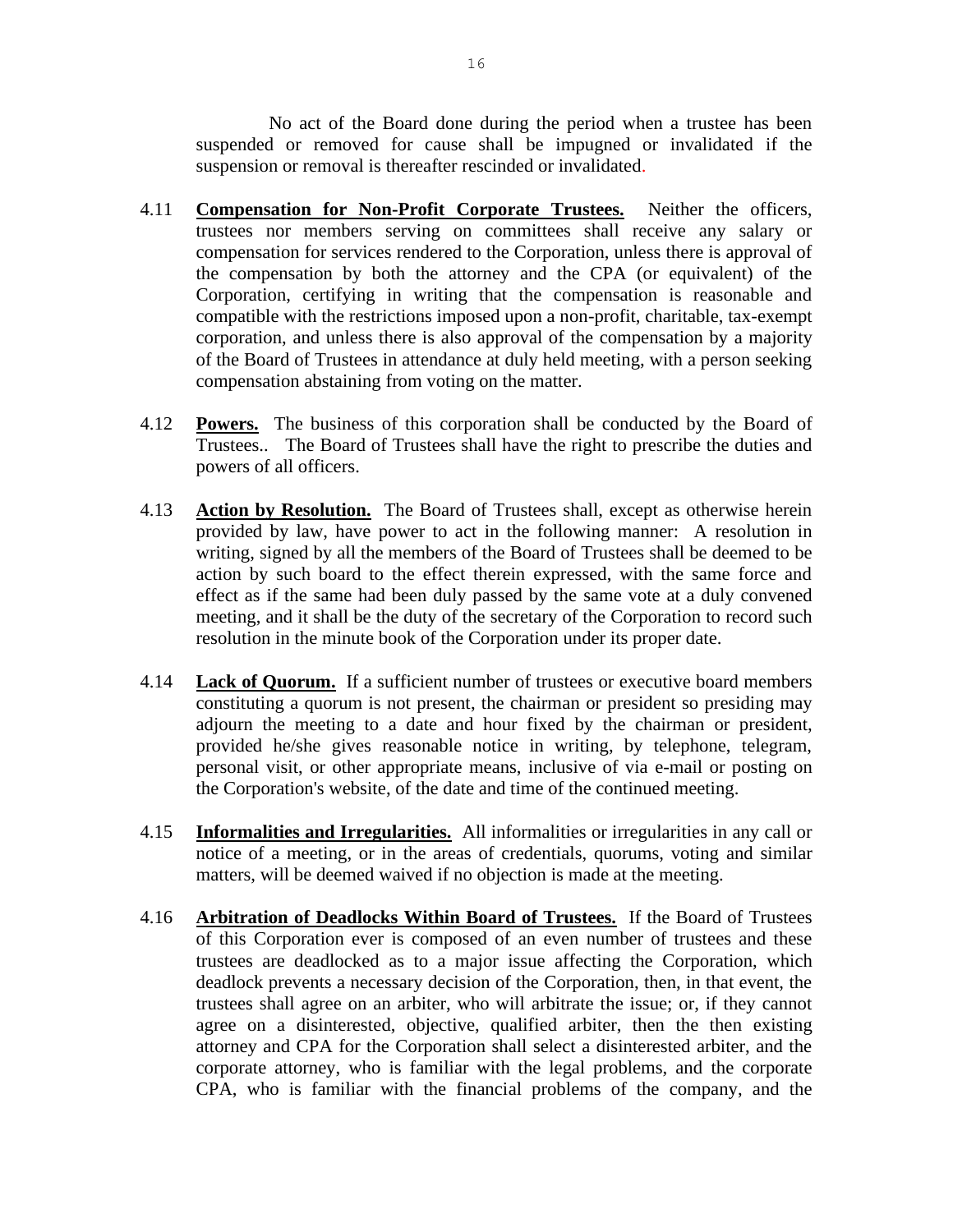disinterested third person, whom these two professionals believe is objective and qualified to decide the issue involved, shall arbitrate the issue at a meeting of the Board of Trustees held for that purpose, and the trustees agree to be bound by their decision with regard to the deadlock.

Prior to the decision by the arbitrator or board of arbitrators, all trustees shall have the opportunity to present facts and arguments with regard to the issue before a decision is rendered by the arbitrators. This provision recognizes that in all human endeavors there will be times when honest and reasonable people cannot agree. It further recognizes that the trustees and other persons who have chartered and formed this Corporation are interested in continuity and interested in having the corporate purposes placed above what may be an honest difference of opinion. Therefore, this by-law has been enacted to allow the Corporation to move past impasses caused by such deadlocks.

4.17 **Special Committees**. The Board of Trustees may, from time to time, appoint any other special committees deemed by it expedient, and refer to such special committees any special matters with instructions and/or powers to act. All such special committees shall keep regular minutes of the transaction of their meetings and make such minutes available to the Board of Trustees at the next meeting thereof following the proceedings of the special committee. The chairperson and co-chairpersons of the special committees, or a designated alternate if either of those persons is unable to attend, may attend meeting of the Board of Trustees but shall not have the right to vote on matters being considered by the Board of Trustees. To the extent provided in the resolution establishing the committee, each committee shall have and may exercise all the authority of the Board, except that no committee shall: (1) make, alter, or repeal any by-law of the Corporation; (2) elect or appoint any trustee or remove any officer or trustee; (3) submit to members any action that requires member's approval; or (4) amend or repeal any resolution previously adopted by the Board.

The Board, by resolution adopted by a majority of the entire Board, may: (1) fill any vacancy in any committee; (2) appoint one or more trustees to serve as alternate members of any committee, to act in the absence or disability of members of any committee with all the powers of the absent or disabled members; (3) abolish any committee at its pleasure; and (4) remove any trustee or other member from membership on a committee at any time, with or without cause.

#### **Part Five Officers, Powers and Duties**

5.1 **Officers.** The officers of this corporation shall consist of a President, a Vice President, a Second Vice President, a Secretary, a Treasurer, and such other officers with such titles, powers and duties as may be prescribed by the Board of Trustees.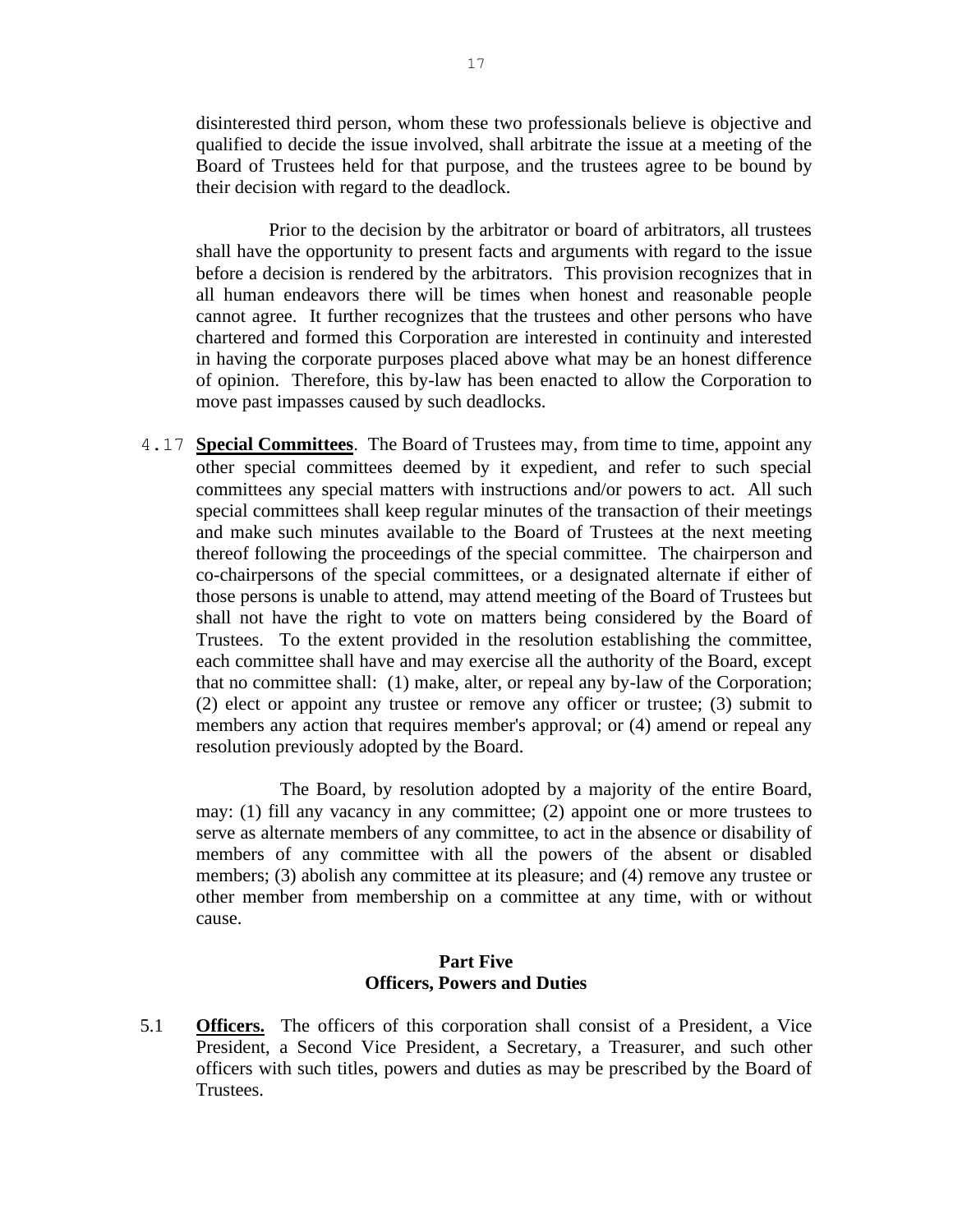- 5.2 **Tenure.** All officers shall hold office from the time of their installation at the annual meeting until the next annual meeting or until their respective successors are elected and installed, provided, however, any officer may be removed from office by a majority vote of the trustees at any legally held meeting of the board.
- 5.3 **Bonds and Other Requirements.** All Trustees, Officers Chairpersons or Committee Members with any revenue (i.e. membership maintenance fees, Grant, or loan) handling responsibilities or check signing authority must be bonded (with sufficient surety and conditioned for the faithful performance of the duties of his/her office), the cost of which will be borne by the Corporation.
- 5.4 **Removal of Officers.** If the majority of the board concurs, the Board of Trustees may at any time, with or without cause, remove any officer or agent of the Corporation and declare his/her office or offices vacant or, in the case of the absence or disability of any officer or for any other reason considered sufficient, the board may temporarily delegate his/her powers and duties to any other officer or to any director.
- 5.5 **President.** the President shall preside at all meetings of the Board of Trustees. The President shall preside at all general meetings of the membership of the Association and enforce all laws and regulations of the Association. The president, along with other authorized officers, shall sign for and on behalf of the Corporation, or in its name, all certificates of membership, deeds, mortgages, contracts and other instruments in writing, except that contracts may be signed with like effect by any other officer or employee of the Corporation specified in these by-laws or designated by the Board of Trustees. The President shall countersign all checks of the Association issued by the Treasurer. The President shall appoint all committees of the Association, either with, or without, the aid and advice of the Executive Board and he/she shall be a member ex officio of all such committees. While actively engaged in conducting the business of the Corporation, he/she shall be charged with all the duties and have all the authority customarily performed and exercised by the chief executive of a corporation organized under the laws of New Jersey, and shall perform such other duties as may be prescribed by the board. He/she shall give bond, made by a duly authorized surety company, in such sum as may be required of him/her by the board, conditioned for the proper accounting of all moneys and property coming into his/her hands by virtue of his/her office. The premium on such bond shall be paid by the Corporation.
- 5.6 **Vice President.** The Vice President shall have and may exercise such powers and shall perform such duties as may be delegated to him/her by the Board of Trustees or the President of the Corporation. The Vice President shall, in the event of the death, absence, or other disability of the President, perform all the duties inclusive of the signing of contracts, checks as hereinabove provided and exercise all the authority of the President. He/she shall give bond, made by a duly authorized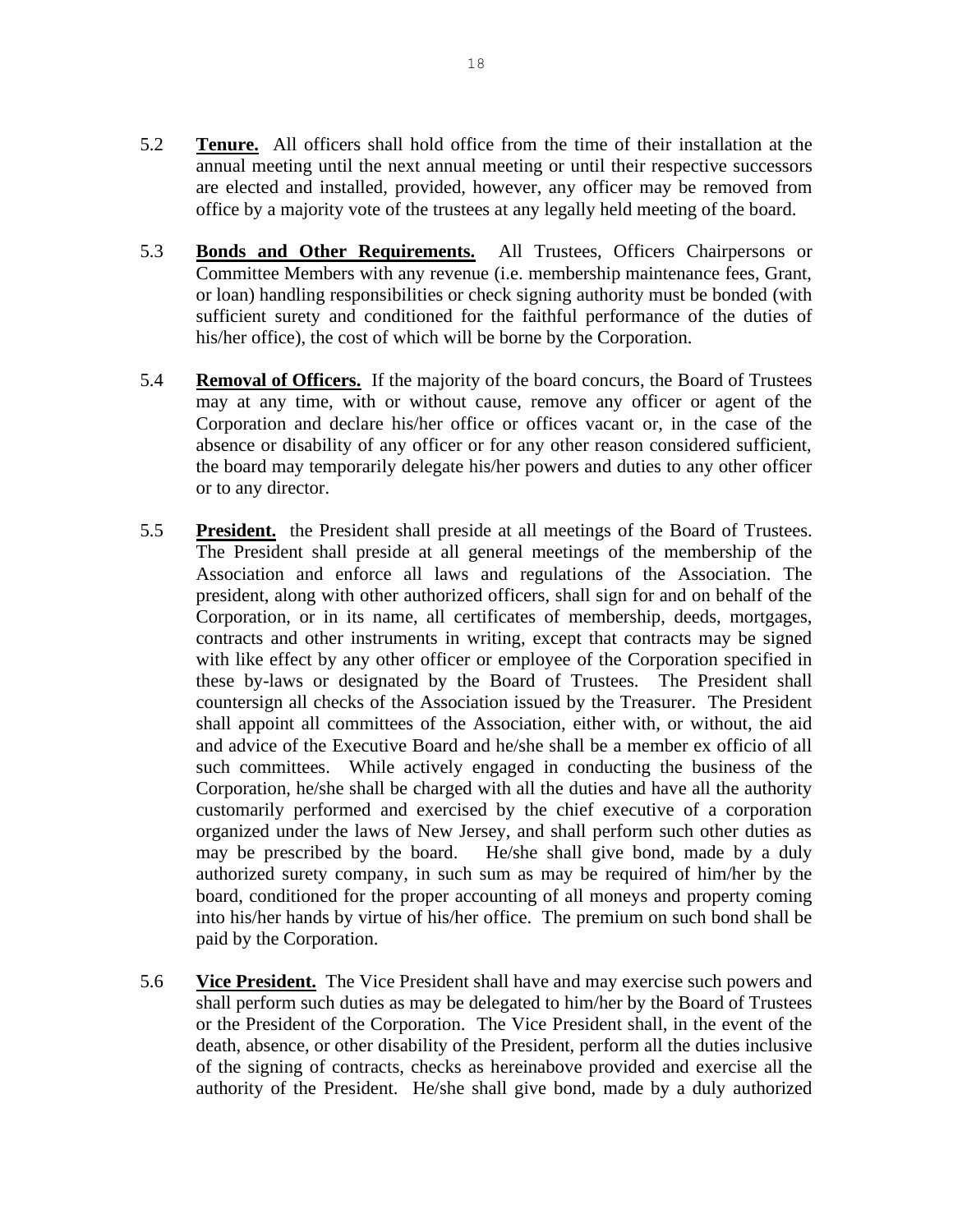surety company, in such sum as may be required of him/her by the board, conditioned for the proper accounting of all moneys and property coming into his/her hands by virtue of his/her office. The premium on such bond shall be paid by the Corporation.

- 5.7 **Second Vice President.** The Second Vice President shall have and may exercise such powers and shall perform such duties as may be delegated to him/her by the Board of Trustees or the President of the Corporation. The Second Vice President shall, in the event of the death, absence, or other disability of the Vice President, perform all the duties and exercise all the authority as hereinabove provided, of the Vice President.
- 5.8 **Secretary.** It shall be the duty of the Secretary to record and keep the minutes of all meetings of the members, the Board of Trustees, and the Board of Trustees. At the discretion of the board, he/she shall give bond made by a duly authorized surety company in such sum as may be required of him/her by the board, conditioned for the proper accounting of all moneys and property coming into his/her hands by virtue of this office. The premium on such bond shall be paid by the Corporation. He/she shall fill in and countersign all certificates of membership, and keep the membership records of the Corporation so as to show the members and the type of membership. He/she shall keep the seal of the Corporation and affix and attest the same upon any instrument executed by the Corporation requiring a seal, except as otherwise ordered by the Board of Trustees. At the expiration of his/her term, from whatever cause, he/she shall surrender all books, moneys, papers and property of the Corporation to his/her successor.
- 5.9 **Treasurer.** The Treasurer shall be the custodian of all moneys belonging to the Corporation and shall hold all funds of the Corporation subject to the order of the Board of Trustees or persons thereunto authorized by the Board of Trustees. He/she shall deposit the funds of the Corporation with such bank or banks as the Board of Trustees may approve and designate. At each annual meeting of the members, and at each annual meeting of the trustees, and whenever called upon at any other trustees' meeting, he/she shall make a complete and correct report of his/her accounts and disclose the true financial condition of the Corporation. He/she shall submit his/her books and accounts for audit when so requested by the Board of Trustees. He/she shall give bond, made by a duly authorized surety company, in such sum as may be required of him/her by the board, conditioned for the proper accounting of all moneys and property coming into his/her hands by virtue of his/her office. The premium on such bond shall be paid by the Corporation. At the expiration of his/her term of office, from whatever cause, he/she shall deliver up all books, papers and moneys of the Corporation to his/her successor.
- 5.10 Secretary to the Treasurer. The Secretary to the Treasurer shall have the ability to review, process and enforce bills based upon CLCA policies and procedures;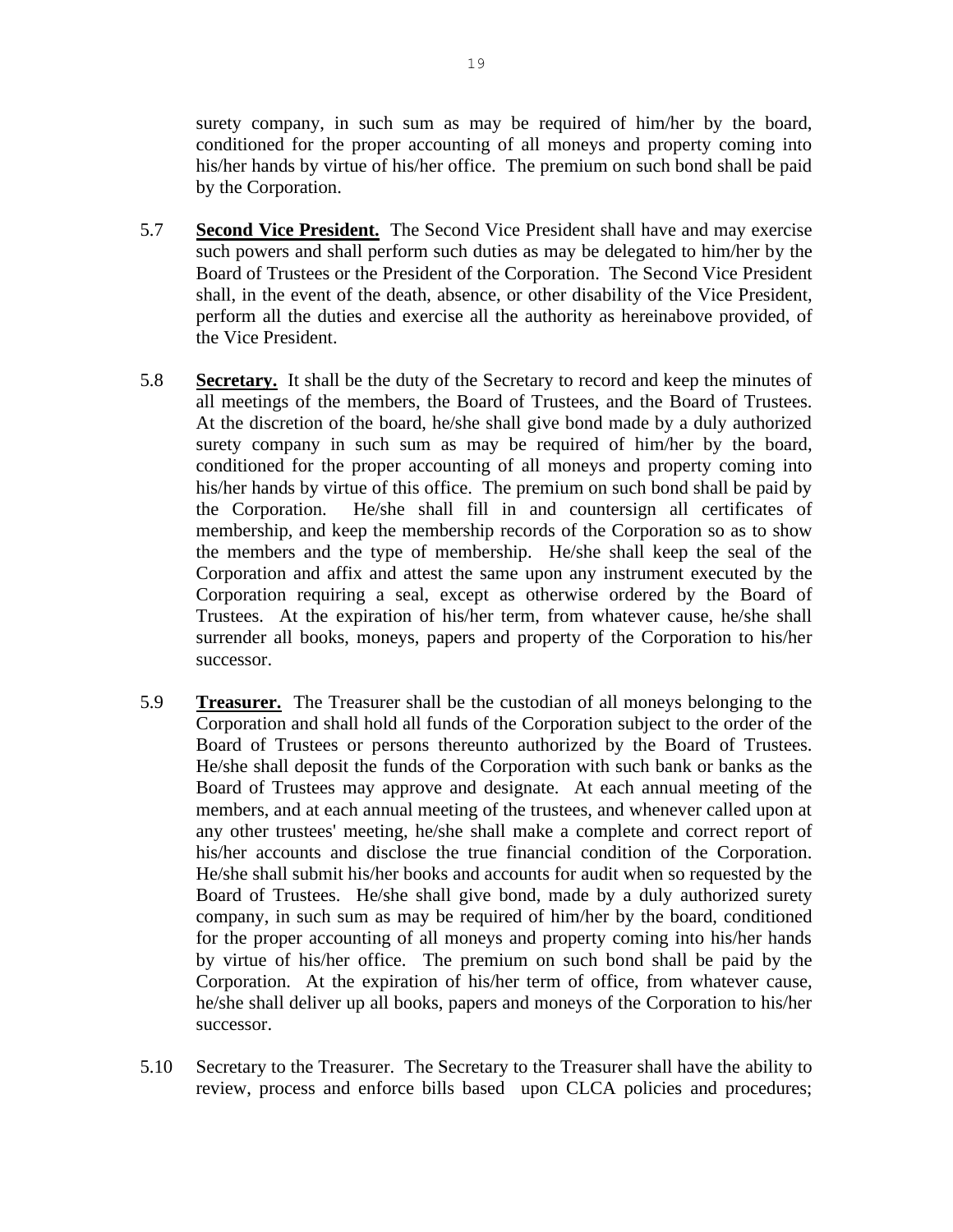shall work with the CLCA's collection company to ensure prompt collection of deficiencies, and shall perform any other work as required by the Treasuerer or the Board.

- 5.11 **Other Officers.** If an assistant secretary be elected by the Board of Trustees, he/she shall have and may exercise the same powers and perform the same duties as the secretary; and if an assistant treasurer be elected by the board, he/she shall have and may exercise the same powers and perform the same duties as the treasurer. Such assistant secretary, assistant treasurer, and any and all other officers elected by the board, shall have and may exercise such powers and perform such duties as may be assigned to them by the Board of Trustees.
- 5.12 **Compensation for Non-Profit Corporate Officers.** The officers shall not receive any salary or compensation for services rendered to the Corporation, unless there is approval of the compensation by both the attorney and the CPA (or equivalent) of the Corporation, certifying in writing that the compensation is reasonable and compatible with the restrictions imposed upon a non-profit, charitable, tax-exempt corporation, and unless there is also approval of the compensation by a majority of the Board of Trustees in attendance at a duly held meeting, with a person seeking compensation abstaining from voting on the matter.
- 5.13 **Vacancies.** A vacancy in any office because of death, resignation, removal, disqualification or otherwise, may be filled by the Board of Trustees for the unexpired portion of the term.
- 5.14 **Trustees.** The Board of Trustees may, in its discretion, elect one or more trustees for the purpose of transferring to those trustees either money or property belonging to the Corporation for the purpose of investing, safeguarding, or otherwise protecting those funds or property for a period of years designated in the trust documents. The purpose of this provision is to allow the Corporation, in cases where officers rotate from year to year, to maintain long-range stability in investments and in the maintenance of property, that might not otherwise provided for where the officers fluctuate from year to year. Further, it is contemplated that the trustees shall be highly qualified specialists in investments, property management, or other fields akin to the purpose of the trust, in order to have high quality of performance over a long-range period. The trustees, once established, shall serve for the tenure of the trust and their replacement trustees may be either selected by the remaining trustees, or if there are none, designated by the Board of Trustees.

# **Part Six Corporate Seal**

6.1 **Description.** The Corporation shall have a corporate seal in the form of two circular conforming metal discs bearing the imprint and inscription of the name of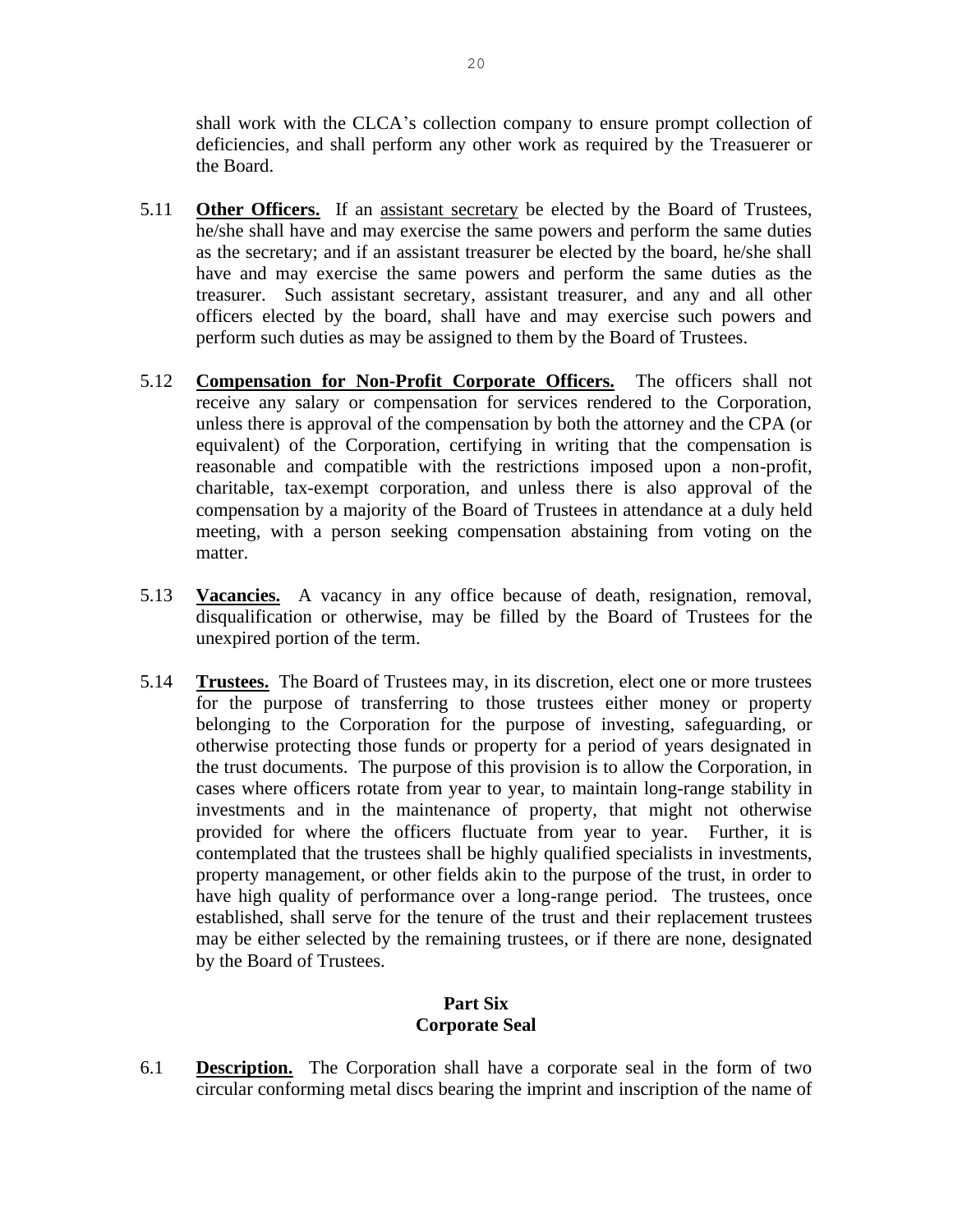the Corporation with, in the center, the words "Corporate Seal, New Jersey" and the year of incorporation.

- 6.2 **Use.** The corporate seal shall be impressed upon all instruments executed by the Corporation upon which a seal is required by law.
- 6.3 **Authorization.** In the absence of the secretary or assistant secretary, any officer authorized by the Board of Trustees to do so may affix the seal of the Corporation to any instrument requiring a seal.

## **Part Seven Contracts, Deposits and Withdrawals of Corporate Funds**

- 7.1 **General.** All moneys of every kind belonging to the Corporation shall be deposited to its credit in a bank or banks designated by the board of trustees, and no moneys shall be withdrawn therefrom unless the checks or other orders evidencing such withdrawals are signed by such officers or employees of the Corporation as may be designated by resolution of the board of trustees duly adopted.
- 7.2 **Contracts.** The Board of Trustees may authorize any officer or officers, agent or agents of the Corporation, in addition to the officers so authorized by these bylaws, to enter into any contract or execute and deliver any instrument in the name of and on behalf of the Corporation, and such authority may be general or confined to specific instances.

In the absence of such determination by the Board of Trustees, contracts must be signed by the president and secretary of the Corporation.

- 7.3 **Checks, Drafts, Etc.** All checks, drafts, orders for the payment of money, notes, or other evidences of indebtedness issued in the name of the Corporation shall be signed by such officer or officers, agent or agents of the Corporation and in such manner as shall from time to time be determined by resolution of the Board of Trustees. In the absence of such determination by the Board of Trustees, such instruments shall be signed by the treasurer or an assistant treasurer and countersigned by the president or a vice president of the Corporation.
- 7.4 **Deposits.** All funds of the Corporation shall be deposited from time to time to the credit of the Corporation in such banks, trust companies, or other depositories as the Board of Trustees may select.
- 7.5 **Gifts.** The Board of Trustees may accept on behalf of the Corporation any contribution, gift, bequest or devise for the general purposes or for any special purpose of the Corporation.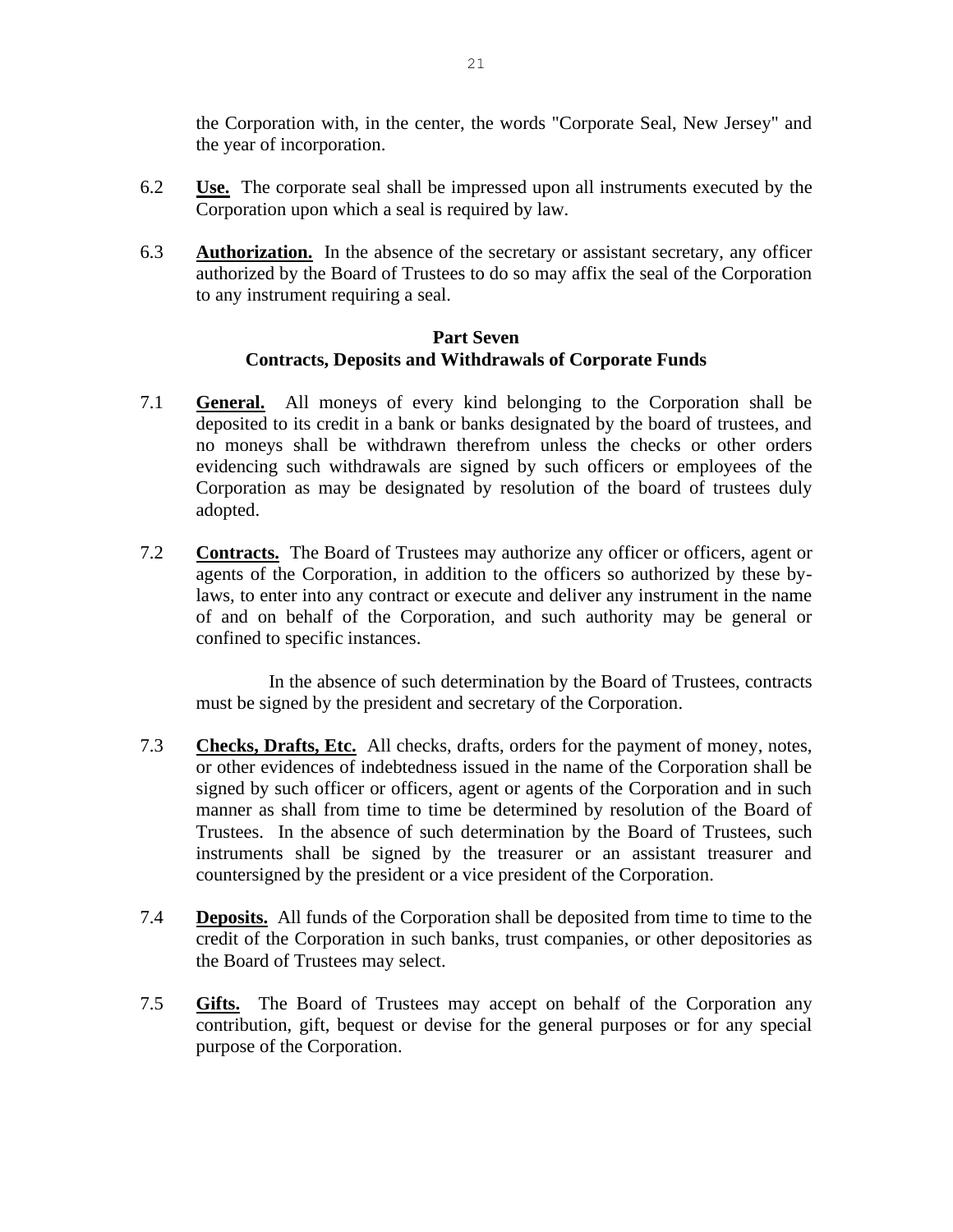#### **Part Eight Amendments**

- 8.1 **Vote Required.** These by-laws may be enlarged, amended or repealed by a twothirds vote of the Active Members in good standing of the Corporation in attendance at any meeting of the members called for that purpose.
- 8.2 **Meetings for Adoption.** Such amendment, enlargement or repeal may be adopted at any meeting of the members for which notice thereof shall be given in the call for the meeting.

## **Part Nine Fiscal Year**

9.1 **Fiscal Year.** The fiscal year of the Corporation is set forth on the caption page of these by-laws which is a calendar year from January 1 to December 31.

# **Part Ten Miscellaneous**

- 10.1 **Exempt Activities.** Notwithstanding any other provision of these by-laws, no member, trustee, officer, employee, or representative of this Corporation shall take any action or carry on any activity by or on behalf of the Corporation not permitted to be taken or carried on by an organization exempt under  $\S 501(c)(3)$  of the Internal Revenue Code and its regulations as they now exist or as they may hereafter be amended, or by an organization, contributions to which are deductible under  $\S170(c)(2)$  of such Code and Regulations as they now exist or as they may hereafter be amended.
- 10.2 **Parliamentary Law.** When not in conflict with these by-laws, Robert's Rules of Order, Revised, 75th Anniversary Edition shall establish the rule of procedure at all members and trustees meetings, and the provisions of that publication are incorporated by reference herein as the ruling law for this corporation.
- 10.3 **Dealings by Trustees.** No contract or other transaction between the Corporation 10.3 and any other corporation, whether or not a majority of the shares of the capital stock of such other corporation is owned by this corporation, and no act of this corporation shall in any way be affected or invalidated by the fact that any of the trustees of this corporation are pecuniarily or otherwise interested in, or are trustees or officers of, such other corporation. Any Trustee individually, or any firm of which that Trusteemay be a member, may be a party to or may have a pecuniary or other interest in any contract or transaction of this corporation, provided that the fact that he/she or his/her firm have an interest in the transaction shall be disclosed to a majority of the Board of Trustees of this corporation. Any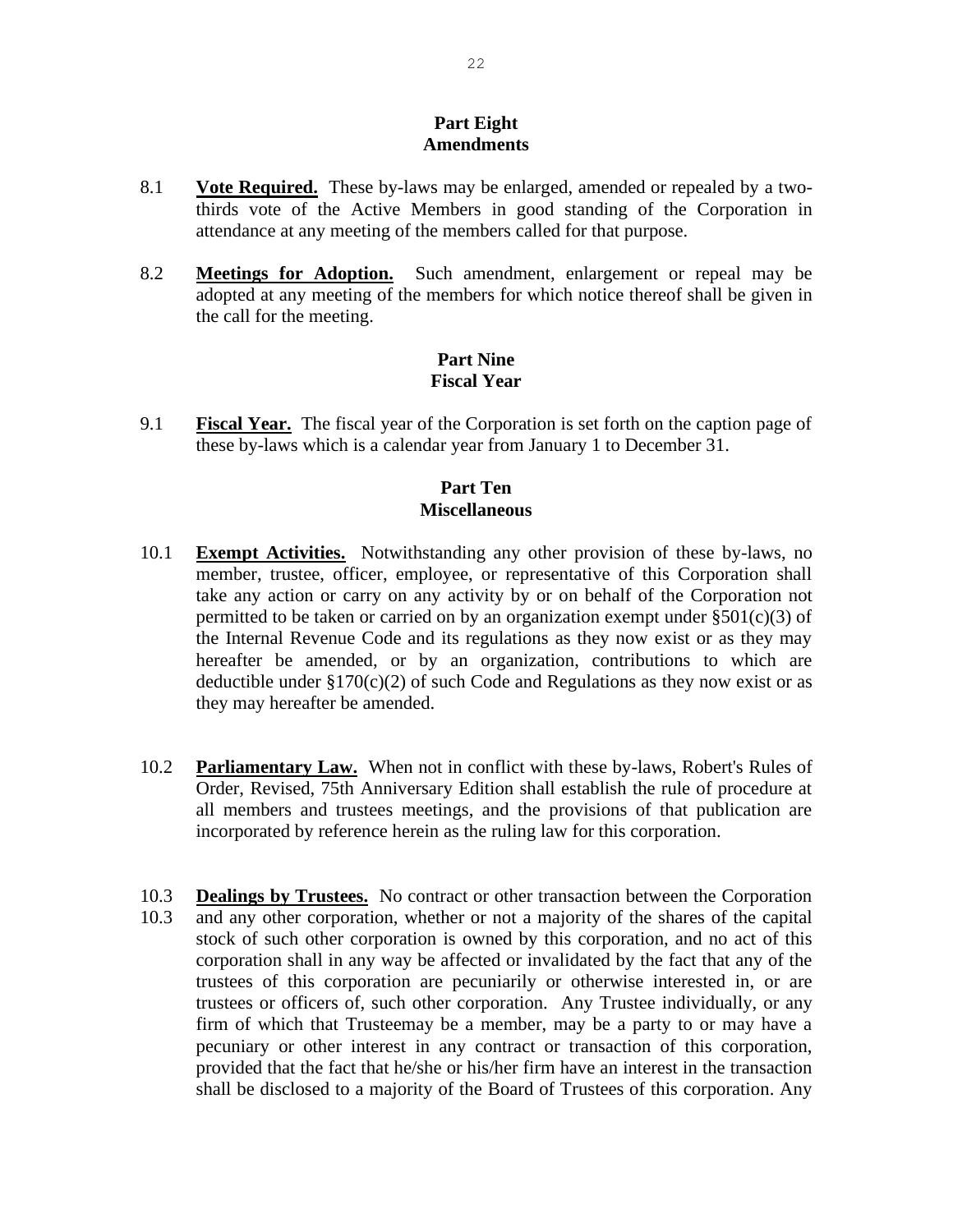Trustee of this corporation who is also a director or officer of another corporation dealing with this corporation, or who has any personal interest in a matter before the board of this corporation, may be counted in determining the existence of a quorum at any meeting of the Board of Trustees of this corporation which shall authorize any action that may affect that director or that other corporation. However, that director shall abstain from any vote at such a meetingwhich involves said other corporation..

- 10.6 **Settlement of Disputes.** Any dispute arising out of or in connection with these by-laws, including disputes between or among the Corporation, the incorporators, the members, and the trustees shall be settled by the negotiation, mediation and arbitration provisions of that certain "Uniform Agreement Establishing Procedures for Settling Disputes" entered into by the parties prior to or concurrently with the adoption of these by-laws.
- 10.7 **Non-Liability of Members, Officers and Trustees.** The members, officers and trustees of this corporation shall not be individually liable for the Corporation's debts or other liabilities, and private property of such individuals shall be exempt from the Corporation's debts or liabilities. A trustee of this corporation shall have no personal liability to the Corporation for monetary damages for breach of fiduciary duty as a trustee. Notwithstanding the foregoing, a trustee shall be personally liable to the Corporation for any breach of such duty based upon an act or omission (a) in breach of a trustee's duty of loyalty to the Corporation, (b) not in good faith or which involves intentional misconduct or a knowing violation of law, or (c) for any transaction from which the trustee derived or received an improper personal benefit. As used in this section, an act or omission in breach of a trustee's duty of loyalty means an act or omission which the trustee knows or believes to be contrary to the best interests of the Corporation in connection with a matter in which the trustee has a material conflict of interest.
- 10.8 **Indemnification of Officers**. The Corporation shall indemnify, to the fullest extent permitted by applicable law, and subject to any limitations of applicable law, every person, his heirs, executors and administrators, against all expenses reasonably incurred by such person in connection with any action, suit or proceeding to which such person may be made a party by reason of that person being or having been a trustee or officer of this corporation, or by reason of that person being or having been a trustee, director or officer of any other corporation of which this corporation is a shareholder or creditor, and from which other corporation such person is not entitled to be indemnified, or by reason of such officer or trustee or former officer or former trustee becoming a party to any such action, suit or proceeding at the request of or at the direction of this corporation or any successor hereto; provided, however, there shall be no indemnification in relation to any matter as to which such person shall be finally adjudged in such action, suit or proceeding to be liable for negligence or misconduct. In the event of a settlement of such action, suit or proceeding, indemnification of such person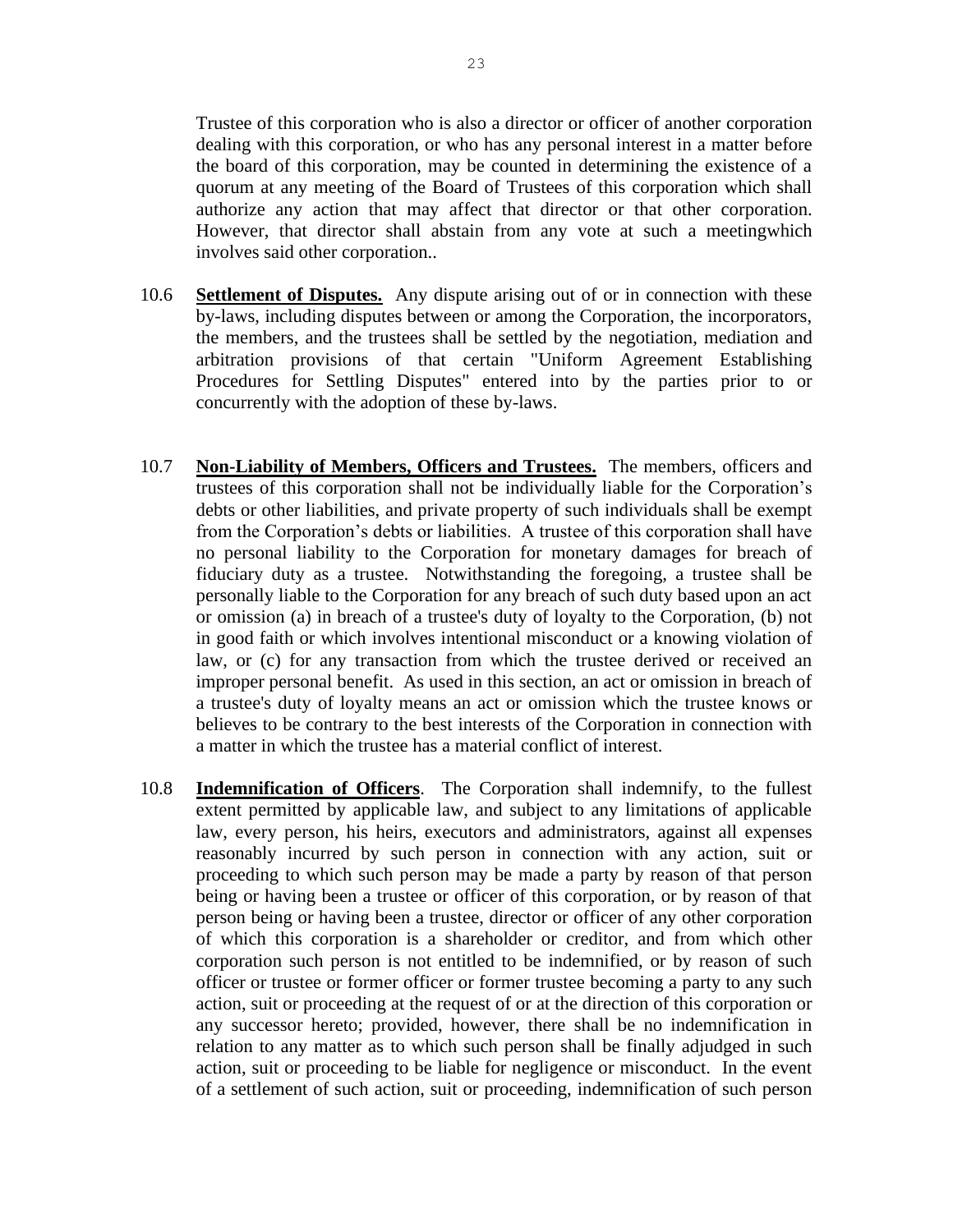shall be provided only in connection with such matters covered by such settlements to which the Corporation is advised by counsel that such person to be indemnified did not commit such a breach of duty. This right of indemnification shall be exclusive of other rights to which such person may be entitled. As used in this by-law, expenses shall include, but shall not be limited to, amounts of judgments, penalties or fines and interest thereon for reasonable periods of time, rendered, levied or adjudged against such persons, costs of the action, suit or proceeding, attorneys' fees, expert witness fees and amounts paid in settlement by such persons, provided that such settlement shall have been or is thereafter approved by the Board of Trustees of this corporation. This by-law is made a part of these by-laws to comply with and to take full advantage of New Jersey laws governing such indemnification. A trustee or officer of the Corporation entitled to indemnification under this Section 10.10 is hereafter called a "Covered Person".

Expenses incurred by a Covered Person in defending a threatened, pending or completed civil or criminal action, suit or proceeding shall be paid by the Corporation in advance of the final disposition of such action, suit or proceeding upon receipt of an undertaking by or on behalf of such person to repay such amount if it shall ultimately be determined that such person is not entitled to be indemnified by the Corporation, except as otherwise provided below.

No indemnification under this Section 10.10 or advancement or reimbursement of expenses shall be provided to a Covered Person (1) if a final unappealable judgment or award establishes that such trustee or officer engaged in intentional misconduct or a transaction from which the trustee or officer derived or received an improper personal benefit; (2) for expenses or liabilities of any type whatsoever (including, but not limited to, judgment, fines and amounts paid in settlement) which have been paid directly to such person by an insurance carrier under a policy of officers' and trustees' liability insurance maintained by the Corporation or other enterprise; (3) for amounts paid in settlement of any threatened, pending or completed action, suit or proceeding without the written consent of the Corporation, which written consent shall not be unreasonably withheld; and/or (4) to the extent contrary to N.J.S.A. 15A:6-12. The Board of Trustees of the Corporation is hereby authorized, at any time by resolution, to add to the above list of exceptions from the right of indemnification under Section10.10 or advancement or reimbursement of expenses under this Section, but any such additional exception shall not apply with respect to any event, act or omission which has occurred prior to the date that the Board of Trustees in fact adopts such resolution. Any such additional exception may, at any time after its adoption, be amended, supplemented, waived or terminated by further resolution of the Board of Trustees of the Corporation.

The indemnification and advancement or reimbursement of expenses provided by, or granted pursuant to this Section 10.10 shall continue as to a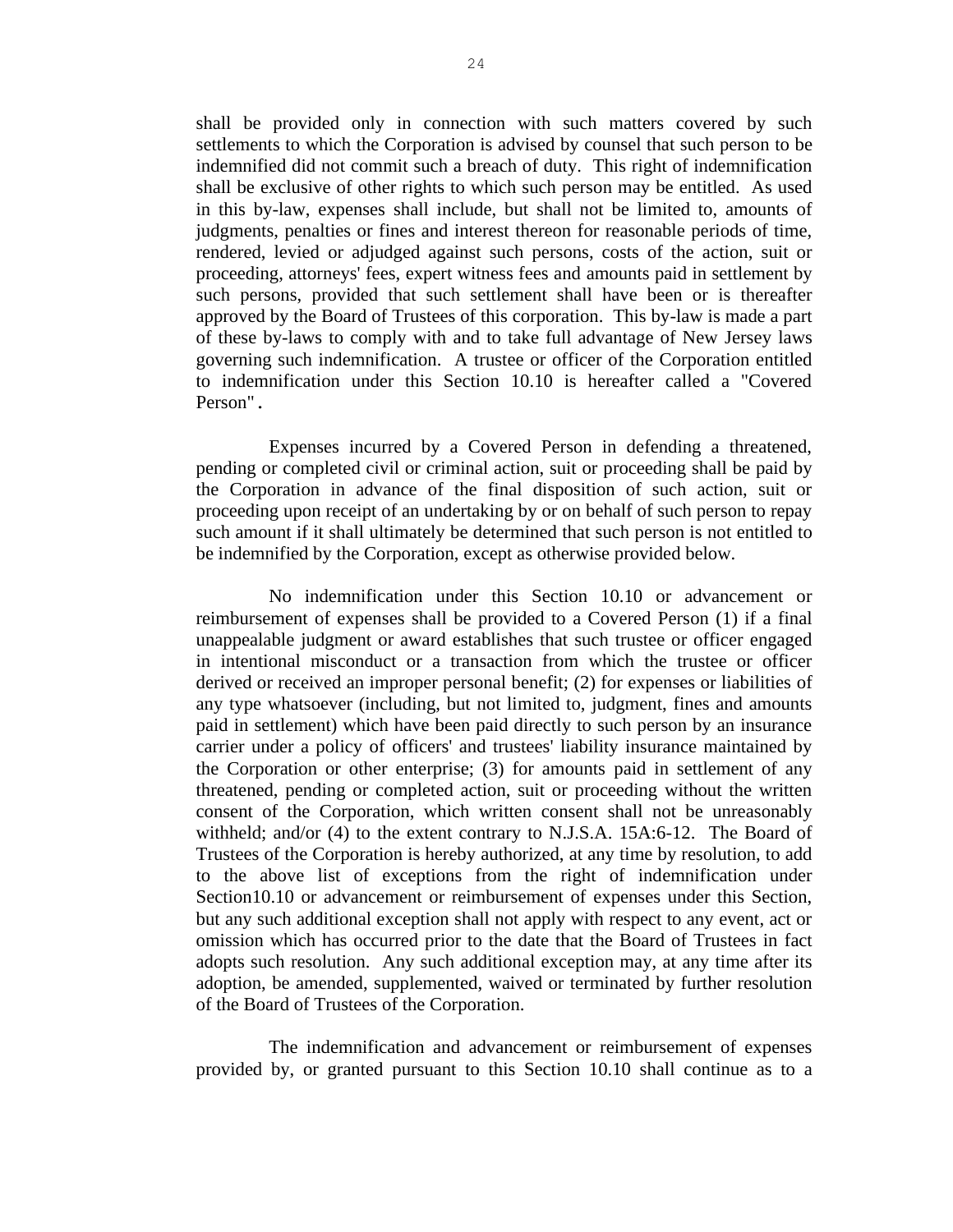person who has ceased to be a trustee or officer of the Corporation, and shall inure to the benefit of the heirs, executors and administrators of such person.

The indemnification and advancement or reimbursement of expenses provided by, or granted pursuant to, this Section 10.10 shall not be deemed exclusive of any other rights to which those seeking indemnification or advancement or reimbursement of expenses may be entitled under any bylaw, agreement, or otherwise.

- 10.10 **Authority to Sell Corporate Assets.** With the consent or ratification in writing or pursuant to the vote of a majority of members entitled to vote thereon, the Board of Trustees will have the powers and authority to lease, sell, assign, transfer, convey or otherwise dispose of the entire property of the Corporation, irrespective of the effects thereof upon the continuance of the purposes of the Corporation and the exercise of its franchise; but the Corporation may not be dissolved except as provided by the laws of the State of New Jersey.
- 10.11**Masculine and Feminine Gender.** For the purposes of these by-laws, the masculine shall be deemed to include the feminine and the neuter and the singular shall be deemed to include the plural, and the plural the singular, as the context may require.
- 10.12 **Incorporation of Court Order**. A court order filed with the court on December 4, 2017 contains numerous provisions which have been ordered by the New Jersey Superior which will serve to govern the CLCA. Said order (the terms thereof and the attachments thereto), to the extent not already made a part hereof through specific amendments, are hereby incorporated herein by reference and made a part hereof.

## **Part Eleven Emergency By-laws**

- 11.1 **When Operative.** The emergency by-laws provided herein shall be operative during any emergency in the conduct of the purposes of the Corporation resulting from an attack on the United States or any nuclear or atomic disaster, or a natural disaster where a "state of emergency" has been declared by appropriate governmental authorities, notwithstanding any different provision in other paragraphs of these by-laws, in the Articles of Incorporation, or in the statutes governing non-profit corporations. To the extent not inconsistent with the provisions of this Part Eleven, the other provisions of the by-laws shall remain in effect during such emergency, and upon its termination these emergency by-laws shall cease to be operative.
- 11.2 **Event of Emergency.** During any such emergency as described in provision 11.1, the following actions shall be taken: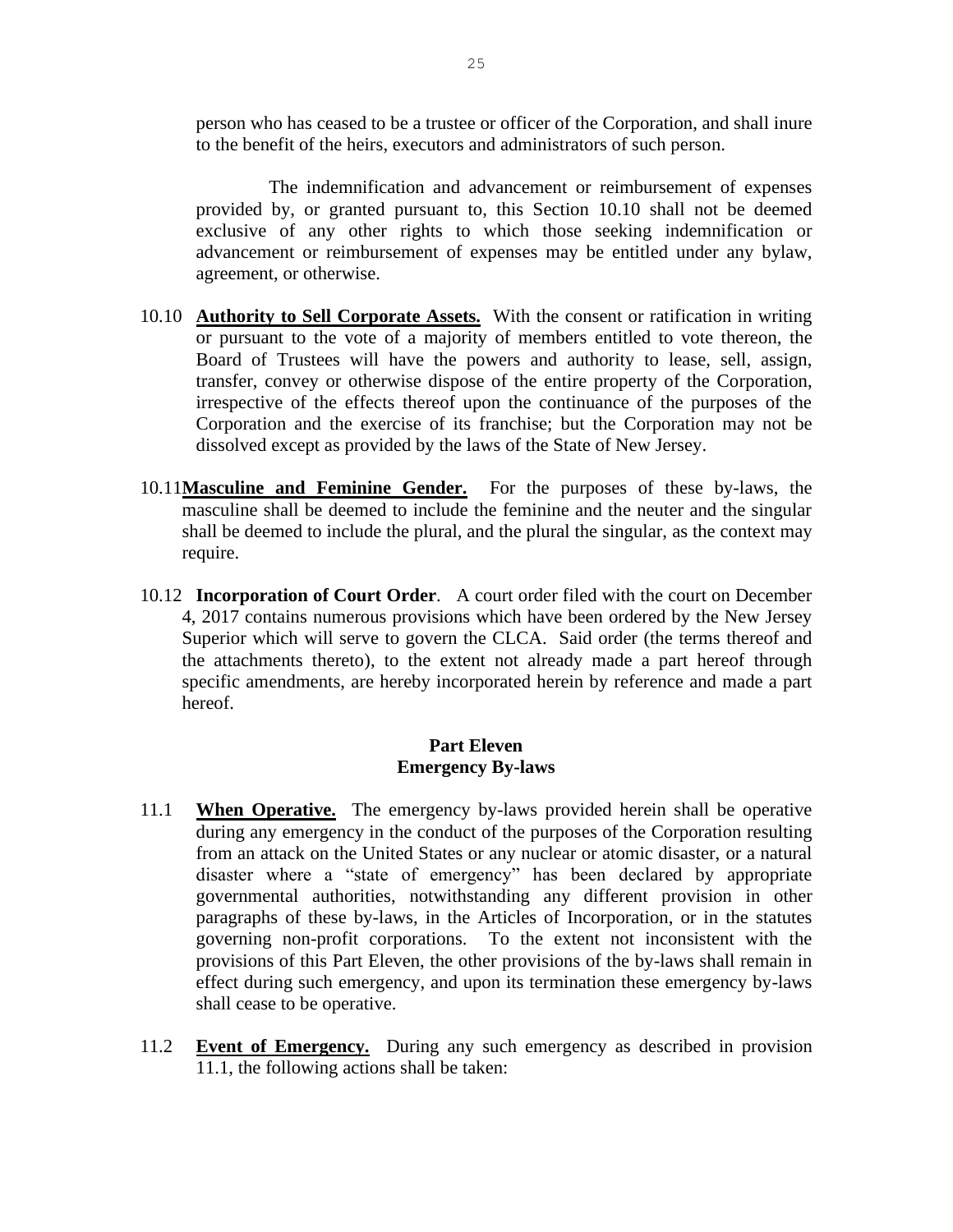a. A meeting of the Board of Trustees may be called by any officer or Trustee of the Corporation. Notice of the time and place of the meeting shall be given by the person calling the meeting to such of the trustees as it may be feasible to reach by any available means of communication. Such notice shall be given at such time in advance of the meeting as circumstances permit in the judgment of the person calling the meeting.

b. At any such meeting of the Board of Trustees, a quorum shall consist of any two trusteesand one officer, or any two officers. For the purpose of attaining a quorum in times of such emergency to effect the continued conduct of the Corporation, all officers of the Corporation shall immediately become temporary trustees of the Corporation until the termination of the emergency, without election by the members or appointment by the Board of Trustees.

c. The Board of Trustees, either before or during any such emergency, may provide, and from time to time modify, lines of succession in the event that during such an emergency any or all officers or agents of the Corporation shall for any reason be rendered incapable of discharging their duties.

d. The Board of Trustees, either before or during any such emergency, may, effective in the emergency, change the head office or designate several alternative head offices or regional offices, or authorize the officers so to do.

- 11.3 **Non-Liability.** No officer, Trustee or employee acting in accordance with these emergency by-laws shall be liable except for willful misconduct.
- 11.4 **Amendment or Repeal.** These emergency by-laws shall be subject to repeal or change by further action of the Board of Trustees or by action of the members, but no such repeal or change shall modify the provisions of the next preceding paragraph with regard to action taken prior to the time of such repeal or change. Any amendment of these emergency by-laws may make any further or different provision that may be practical and necessary for the circumstances of the emergency.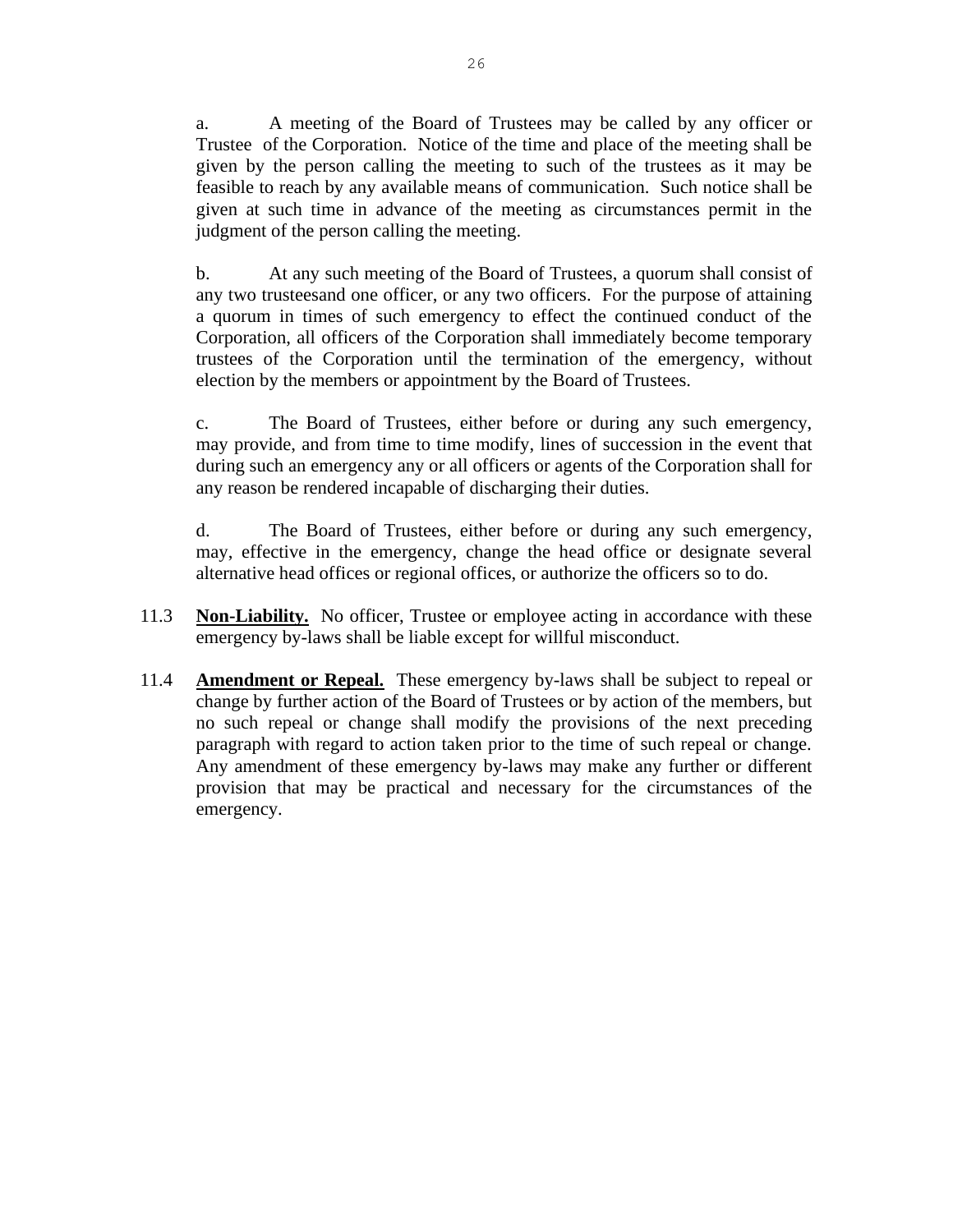## **CERTIFICATION**

We, the undersigned, the duly elected and acting Trustees of Collings Lakes Civic Association, a non-profit New Jersey corporation, do hereby certify that the within and foregoing by-laws were adopted as the by-laws of that corporation on and that the same do now constitute the by-laws of that corporation.

IN WITNESS WHEREOF, we the undersigned have hereunto subscribed our

names this \_\_\_\_\_\_\_\_\_\_day of \_\_\_\_\_\_\_\_\_\_\_\_\_\_\_\_\_\_\_\_\_\_, \_\_\_\_\_\_\_\_\_\_\_\_\_\_.

\_\_\_\_\_ Pres.\_ \_\_\_\_\_\_\_\_\_\_\_\_\_\_\_\_\_\_Secy.\_

 Corporate Seal Collings Lakes Civic Association